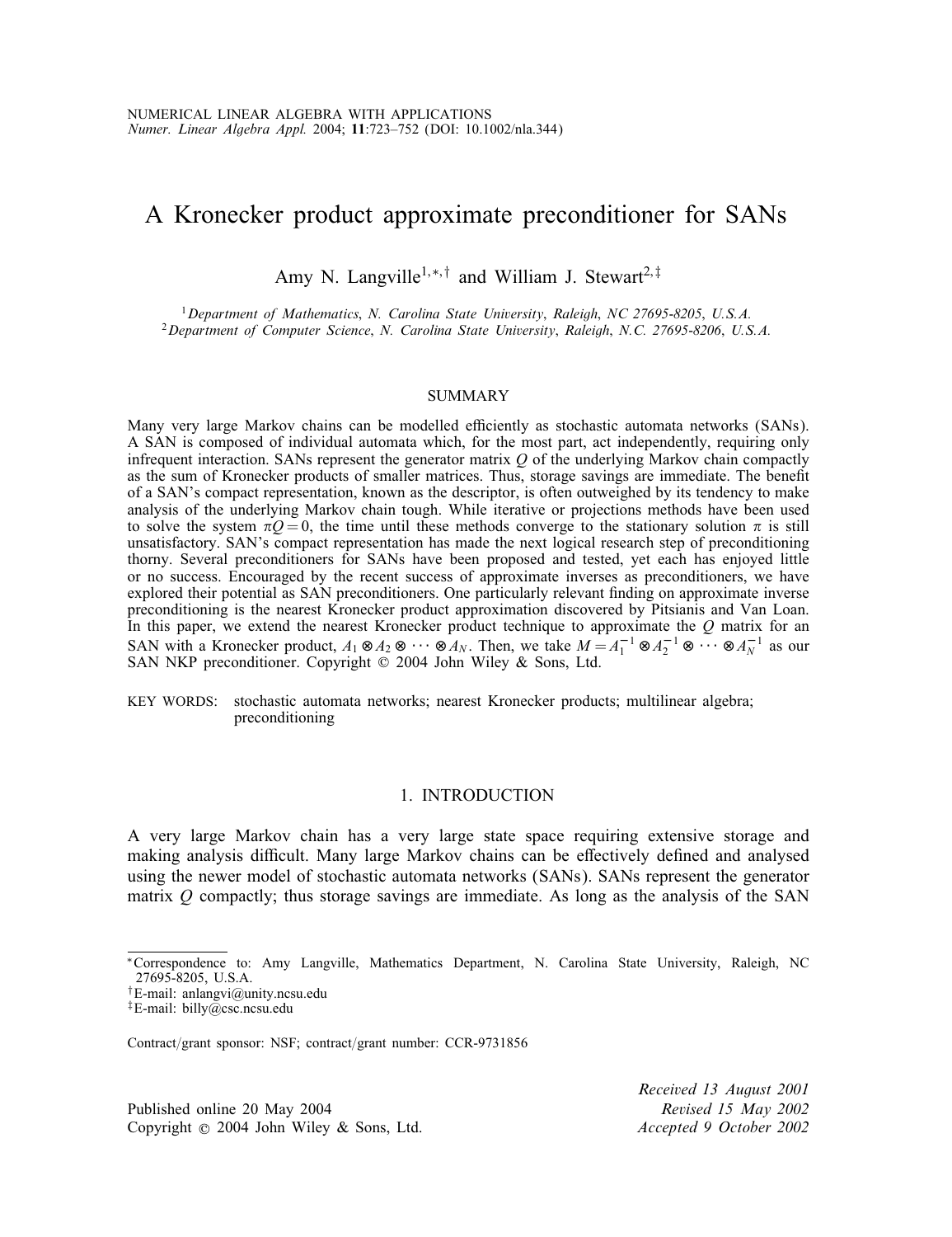remains reasonable, we have realized significant savings over the Markov chain model with its state space explosion problem.

SANs were first proposed by Plateau [1] in 1985 and have been actively researched since. A SAN is a collection of individual stochastic automata that generally act independently of one another, requiring only infrequent interaction. Given this description, it is easy to see why SANs have been successfully applied to parallel systems such as shared memory or communicating processes. Each automaton is represented by a set of states and transitions which model the movement from one state to another. The state of an automaton at time  $t$  is given by the state it occupies at time  $t$ . The global state, the state of the SAN, at time  $t$  is the state of each of its automata.

The global state may change when a transition occurs. Transitions can be either local or synchronizing. Local transitions only affect the corresponding automata. When an automata has a local transition, it moves from one of its states to another of its states. Synchronizing transitions are not local. They affect the global state by changing the state of several automata. A synchronizing transition occurs when one automaton enables a transition to occur in two or more other automata.

We also make another distinction between transitions. They can be either constant or functional. A functional transition occurs when an automaton's transition rate is a function of the state of another automaton. Transitions that are not functional are called constant. Constant or functional transitions, unlike synchronizing transitions, affect only the local automata involved. Note that synchronizing transitions may be constant or functional. This information regarding the automata and their types of transitions provides all the information needed to formally define a SAN, as Atif and Plateau have done [2]. While this infrequent interaction (synchronizing transitions and functional transition rates) does complicate SANs, Plateau and her co-workers have shown that the SAN can still be represented in compact form as a sum of Kronecker products, known as the SAN descriptor [1, 3, 4]. Of course, too much interaction may complicate the SAN model to the point that all savings have been lost. Therefore, SAN models should be restricted to systems with appropriate infrequent interaction.

As emphasized above, SANs with their compact representation (the descriptor) clearly save storage in the modelling of parallel systems, which have automata acting independently for the most part with only occasional interaction. But storage savings alone are useless if model analysis cannot be done efficiently. One type of model analysis involves determining the transient probability distribution for the system. Another type of analysis determines the system's stationary probability distribution. It is this type of analysis that we study in the present project. Since SANs are intimately tied to Markov chains, we begin by studying the stationary solution techniques for Markov chains. There are three primary classes of solution techniques: direct methods, iterative methods and projection methods. Direct methods for solving linear systems, such as those based on LU decompositions, are not immediately amenable to SANs because the SAN's compact descriptor representation of the generator matrix precludes easy access to the  $L$ ,  $U$  factors. Furthermore, SANs are used as a compact, alternative representation for very large Markov models. The size of such models makes direct methods impractical [4]. To circumvent the state space explosion problem associated with these large systems, Atif and Buchholz have defined equivalence relations for SANs, thereby providing an equivalent SAN of smaller size [5, 6]. Nevertheless, direct methods are not the methods of choice for SANs.

In contrast, iterative and projection methods for solving linear systems have been studied extensively, and some of these methods have been successfully applied to SANs. In solving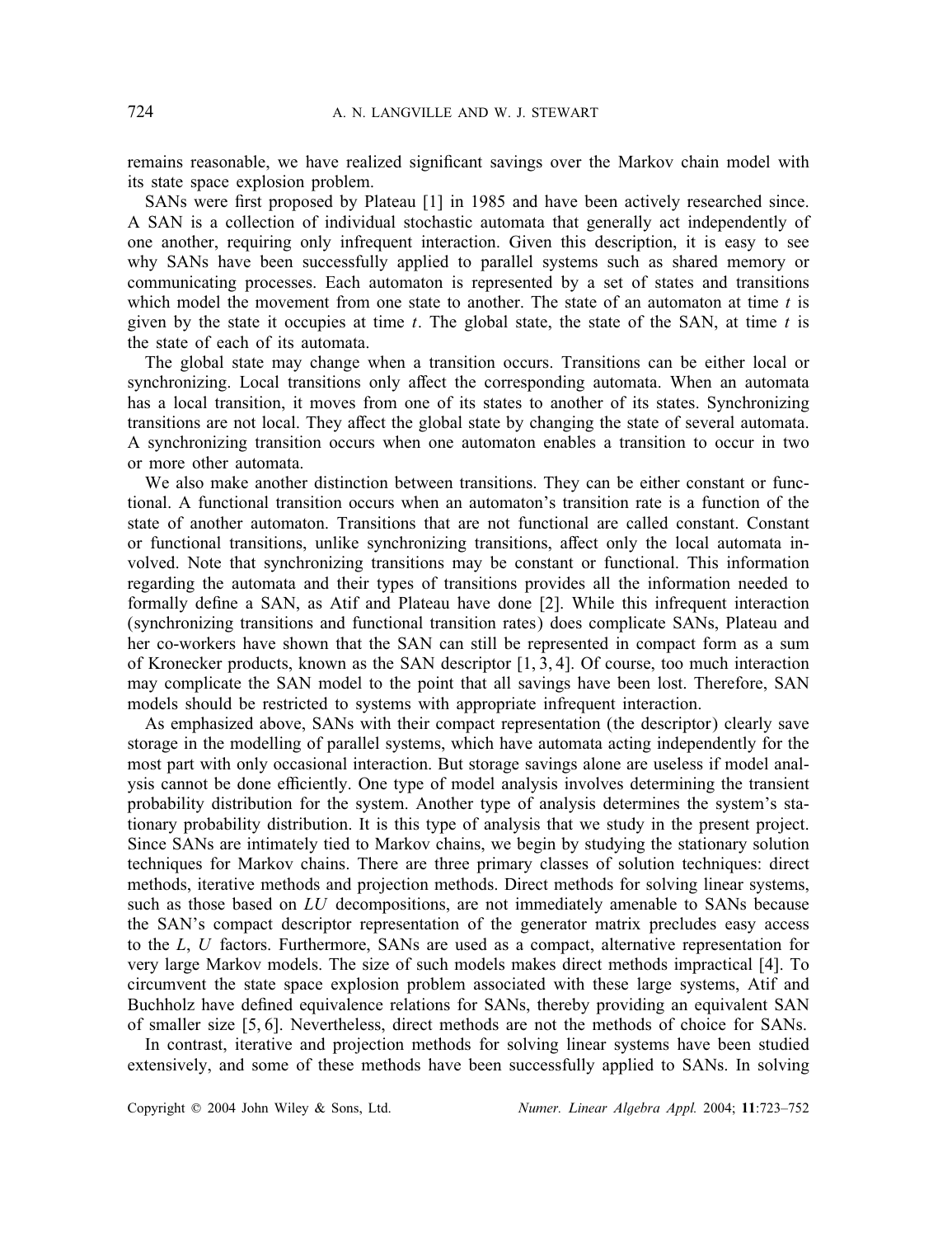a SAN for the stationary solution, one can always expand the information for local automata and transitions to create the two-dimensional global generator matrix and then apply a standard iterative method to the global Markov model. Philippe, Saad, Stewart and Wu discuss numerical methods for Markov chains in [4, 7, 8]. However, since the value of SANs lies in their storage-saving, compact representation of the Markov model, researchers rarely use expansion to obtain the two-dimensional global generator matrix. This would be counter to the purpose of using a SAN. For example, ten stochastic automata, each with ten states and a dense transition matrix, result in an expanded global matrix with  $10^{10}$  elements [4]. This example explains why research has focused on computation of the global stationary probabilities by using the individual automata information contained in the descriptor without ever generating the two-dimensional global matrix.

Toward this end, the classical iterative methods of Gauss–Seidel, and SOR as well as the aggregation/disaggregation methods cannot be easily used  $[8]$ , although Dayar has done some work with the Gauss–Seidel method [9, 10]. However, iterative methods whose only interaction with the coefficient matrix involves computing a vector–matrix product have been employed to compute the stationary probabilities for SANs. Since SANs use descriptors rather than matrices to represent the system and its transitions, such methods incorporate the efficient vector-Kronecker product multiplication algorithm described in Reference [11]. These methods include the power method and projection methods such as GMRES and Arnoldi. The GMRES and Arnoldi methods have been found to outperform the power method when applied to SANs [12]. The previously considered projection methods, GMRES and Arnoldi, both use long recurrences. This requires a large number of vectors to be stored, thereby increasing the work at each iteration. Projection methods with shorter recurrences, namely BiCGSTAB, CGS and TFQMR have also been used [13]. Without preconditioners, BiCGSTAB, CGS and TFQMR seemed comparable to GMRES and Arnoldi in terms of iteration count and running time. Preconditioned BiCGSTAB, CGS and TFQMR generally outperformed preconditioned GMRES and Arnoldi.

As SANs are so closely related to Markov chains, studying techniques that accelerate convergence of iterative methods applied to Markov chains might also help to accelerate convergence in SANs. Preconditioning is a popular means of achieving improved convergence of iterative methods. Preconditioning for Markov models is reviewed in References  $[4, 7, 14]$ . Preconditioners based on incomplete LU factorizations, which have been successfully employed in Markov models, cannot be readily used for SANs for the same reasons that direct methods based on  $L$ ,  $U$  factors cannot be used [12]. A SAN preconditioner based on the Neumann series was proposed in Reference [12]. Yet such a preconditioner is computationally too expensive to compute, as experiments showed. While the number of iterations needed for convergence decreased, the running time per iteration increased. In fact, the results presented in Reference [12] showed that no real benefit was derived from that particular preconditioner, emphasizing the need for better preconditioners. Preconditioners have also been applied to the projection methods of BiCGSTAB, CGS, TFQMR [13]. These preconditioners, which were extensions of the Neumann preconditioner, required less work to generate and resulted in a reduction in overall solution time. However, much more work remains to be done to develop efficient preconditioners, especially for very large systems.

Our aim is to address this need by examining the plausibility of one particular approximate preconditioner, the nearest Kronecker product approximate preconditioner. This preconditioner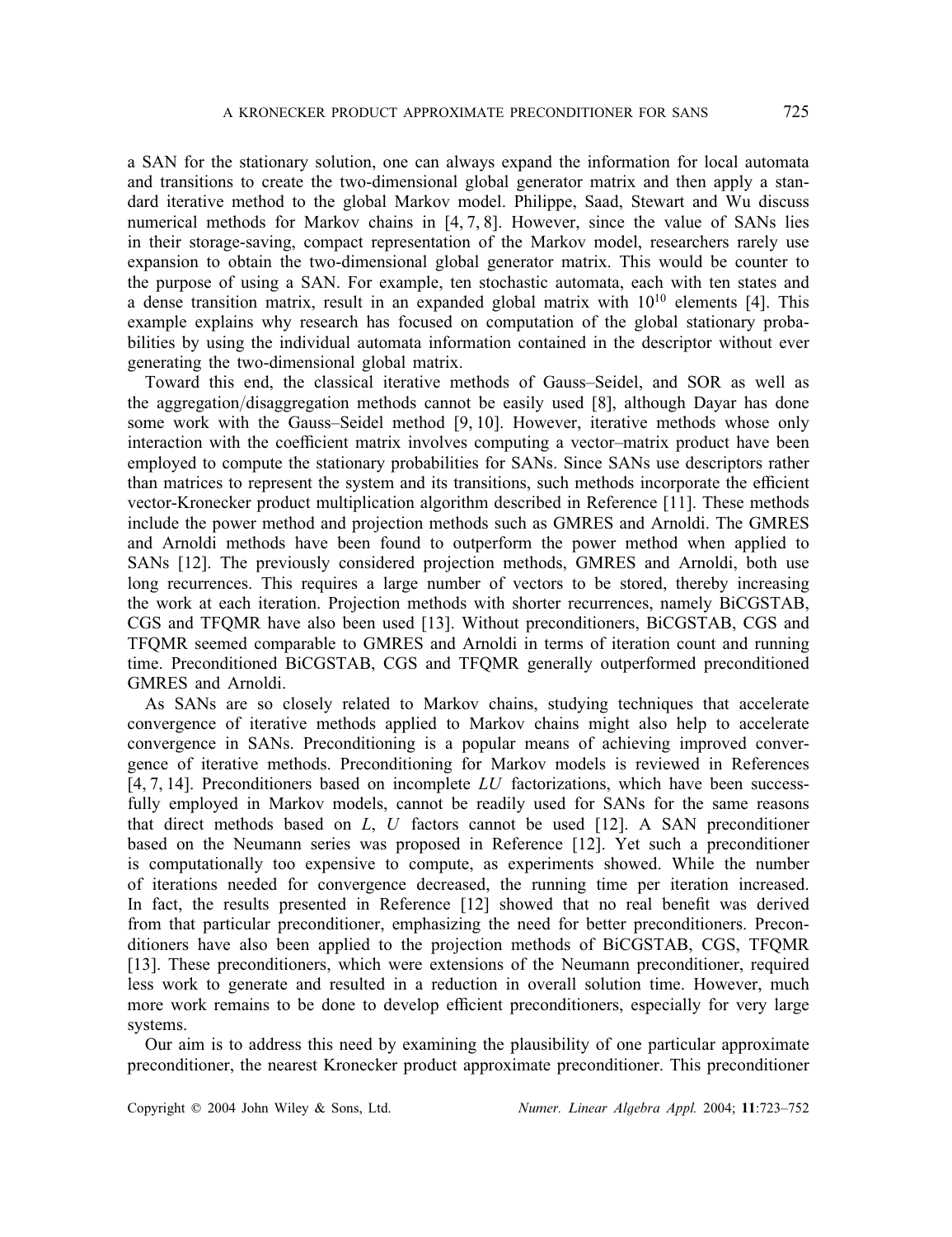can then be used with any of the iterative or projection methods in order to compute stationary probabilities.

## 2. ITERATIVE METHODS

In this paper we restrict ourselves to the problem of finding the stationary solution vector of a large Markov chain represented as a SAN. The results can also be applied to certain methods for computing transient solutions. Throughout this paper,  $\pi$  is a row vector representing the stationary solution of a continuous-time ergodic Markov chain. Unless stated otherwise, all other vectors are column vectors. The column vector  $e$  is the vector of all 1's.

In general, the computation of the stationary solution  $\pi$  of a continuous-time ergodic Markov chain involves solving the linear system  $\pi Q = 0$  and  $\pi e = 1$ , where Q is the infinitesimal generator of the Markov chain and  $e$  represents the unit row vector.  $Q$  is singular with rank  $n-1$ . Thus, finding the stationary solution of a continuous-time Markov chain can be viewed as a linear system problem. Another way to view the same problem is as an eigenvalue problem.  $P$  is the transition probability matrix associated with the same system. In fact,  $P = I + \Delta tQ$  where  $\Delta t \le 1/\max |q_{ii}|$ . P is a stochastic matrix with a unit eigenvalue. Then finding the stationary solution  $\pi$  involves solving  $\pi = \pi P$ , which is an eigenvalue problem. Now this eigenvalue problem can be used to define the power method, an iterative method for finding  $\pi$  by computing iterates with

$$
x^{(k+1)} = x^{(k)}P
$$

With a suitable initial row vector iterate  $x^{(0)}$ ,  $x^{(k+1)}$  will converge to the eigenvector  $\pi$  which can then be normalized so that  $\pi$  contains the stationary solution.

Very large Markov chains are often represented as SANs using the SAN descriptor in place of Q. Namely,  $Q = \sum_{j=1}^{T} \otimes_{i=1}^{N} Q_j^{(i)}$ , where  $T = 2E + N$ , E is the number of synchronizing events and N is the number of automata. Since  $P = I + \Delta tQ$ , then in the SAN formalism,

$$
P = I + \Delta t Q = \otimes_{i=1}^N I_{n_i} + \sum_{j=1}^T \Delta t \otimes_{i=1}^N Q_j^{(i)}
$$

and the power method for SANs can be written as

$$
x^{(k+1)} = x^{(k)}(I + \Delta tQ) = x^{(k)} + \Delta tx^{(k)} \left( \sum_{j=1}^{T} \otimes_{i=1}^{N} Q_j^{(i)} \right)
$$

The power method is the simplest of all iterative methods for finding the stationary solution vector  $\pi$ . The Jacobi, Gauss–Seidel and SOR method are three more iterative methods used for solving linear systems, such as our homogeneous linear system  $\pi Q = 0$ . Yet these methods are based on splittings of the transition matrix and thus are not easily transferable to the SAN formalism. Another class of iterative methods is that of projection methods. These methods approximate an exact solution (in our case, the stationary solution) by building better and better approximations which are taken from small-dimension subspaces. Some popular projection methods are Arnoldi, GMRES, CGS, BiCGSTAB and QMR. Such projection methods can be and have been applied to SANs [12, 13, 15].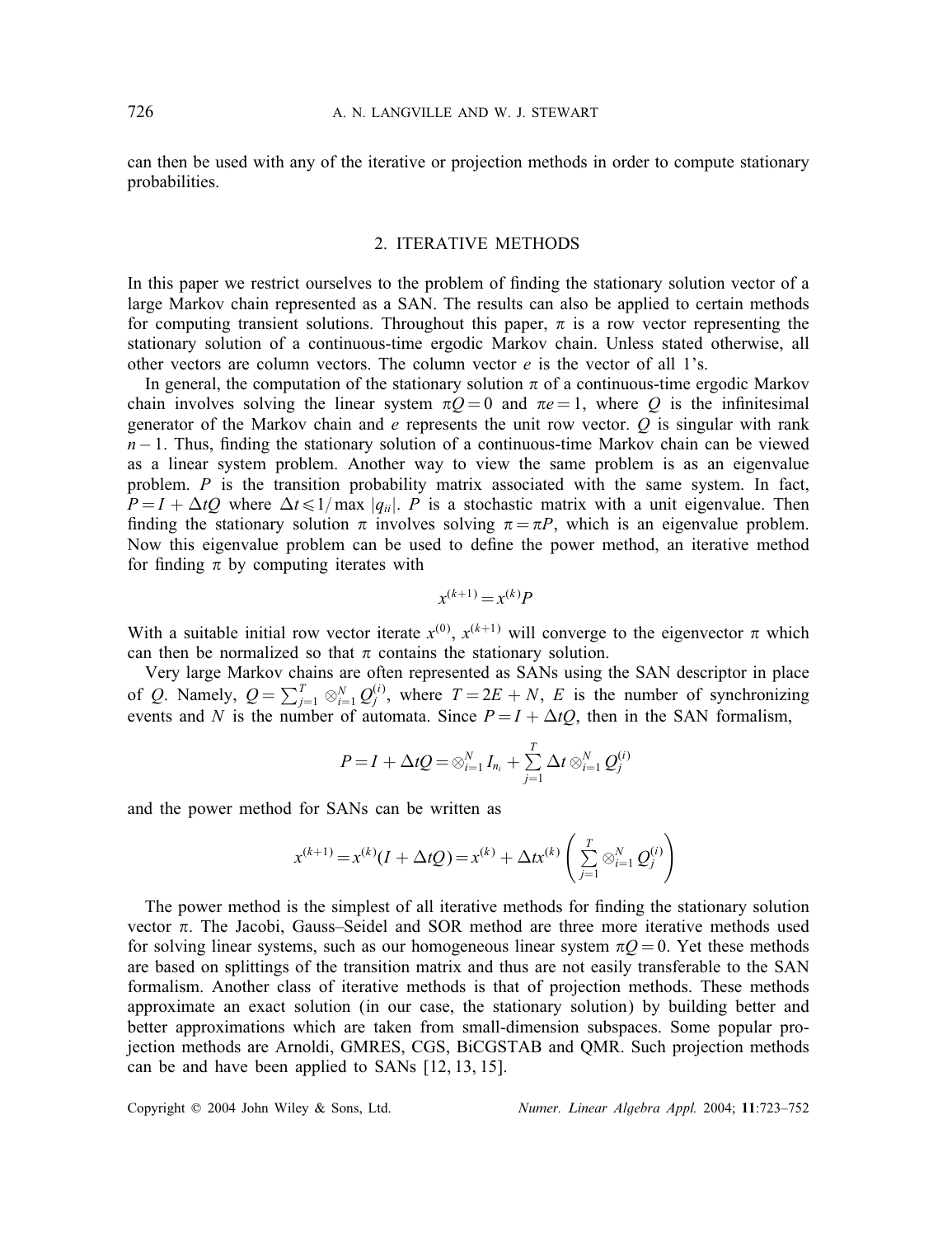## 3. PRECONDITIONING

It is well known that the iterative methods discussed above perform better when preconditioners are used. The convergence of an iterative method depends on the eigenvalues of the system. Any iterative method can converge slowly if the eigenvalue distribution is undesirable for that method. For example, when the subdominant eigenvalue of the iteration matrix is close to the dominant eigenvalue (which is 1 for our transition matrices  $P$ ), the power method converges slowly. Thus, the goal of preconditioning is to modify the eigenvalue distribution of the iteration matrix so that convergence is improved while the solution remains unchanged.

In general, for the linear system  $Ay = b$ , we introduce the preconditioning matrix M, so that MAy = Mb. We hope that M is a good approximation of  $A^{-1}$  and thus convergence will be rapid.

For Markov chain problems, the preconditioned power method becomes

$$
x^{(k+1)} = x^{(k)}(I - (I - P)M)
$$

Since the matrix  $(I - P)$  is singular with rank  $(n-1)$ , M is chosen to be a good approximation of a generalized inverse of  $(I - P)$  [16]. Thus for SANs, the preconditioned power method is

$$
x^{(k+1)} = x^{(k)}(I - (I - (I + \Delta tQ))M)
$$
  

$$
= x^{(k)}(I + \Delta tQM)
$$
  

$$
= x^{(k)} + \Delta tx^{(k)}QM
$$
  

$$
= x^{(k)} + \Delta tx^{(k)} \left(\sum_{j=1}^{T} \otimes_{i=1}^{N} Q_j^{(i)}\right)M
$$

The problem now becomes that of finding a suitable preconditioner  $M$  that fits nicely into the SAN formalism. A popular set of preconditioners,  $ILU$  preconditioners, have largely been dismissed from consideration. Recall that the problem with adapting ILU preconditioners to SANs (for use in an iterative method, like the preconditioned power method) is that they are based on incomplete LU factorizations of the transition matrix. SANs store the transition matrix information as a sum of Kronecker products. And thus, an LU factorization of a SAN descriptor is not easily accessible.

## *3.1. A SAN preconditioner based on the Neumann series*

In Reference [12], Stewart *et al.* introduce a preconditioner based on the Neumann series. Since  $P = I + \Delta tQ$ , then  $(I - P) = -\Delta tQ$ . It has been shown in Reference [17] that

$$
(I - P)^{\#} = \sum_{h=0} (P^h - L)
$$

where L is an  $n \times n$  matrix with all rows equal to the stationary solution vector  $\pi$  and  $(I - P)^{\#}$ is the group inverse of  $(I - P)$ . An approximation of  $(I - P)^{\#}$  and thus M can be computed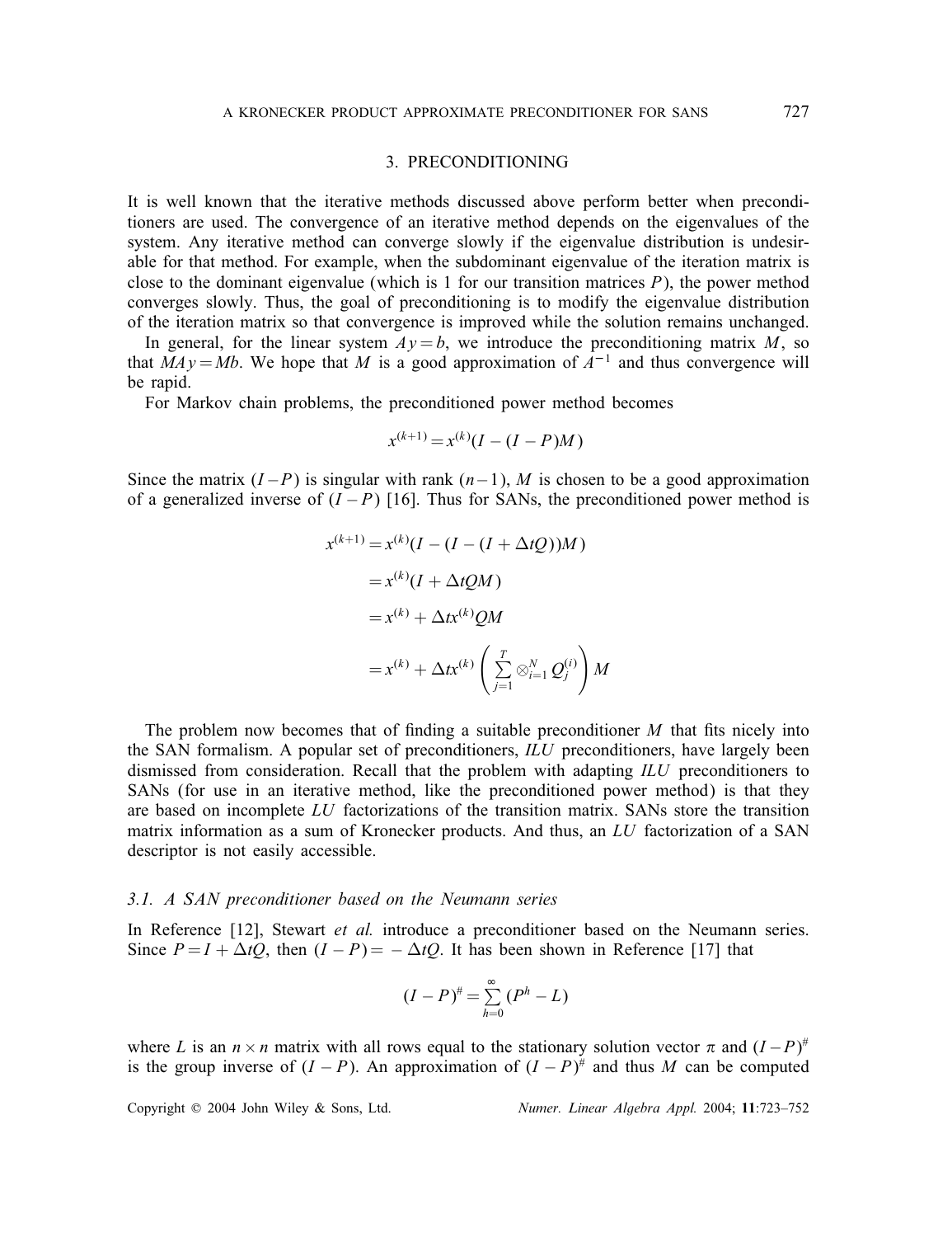by summing over the first H terms and substituting the most recent approximation of  $\pi$ , given in  $x^{(k)}$ , into each row of L. The preconditioned power method for SANs becomes

$$
x^{(k+1)} = x^{(k)} + \Delta t x^{(k)} Q\left(\sum_{h=0}^{H} P^h - \tilde{L}\right)
$$

$$
= x^{(k)} + \Delta t x^{(k)} Q\left(\sum_{h=0}^{H} P^h\right) - \Delta t x^{(k)} Q \tilde{L}
$$

where  $\tilde{L}_{jl} = \pi_l^{(k)}$  for all j. Thus,  $\tilde{L} = e\pi^{(k)}$  and hence  $Q\tilde{L} = (Qe)\pi^{(k)} = 0$ , since Q is an infinitesimal generator with row sums of zero. Thus, the preconditioned power method for SANs may be written as

$$
x^{(k+1)} = x^{(k)} + \Delta t x^{(k)} Q \left( \sum_{h=0}^{H} P^h \right)
$$

Writing  $O$  and  $P$  as sums of Kronecker products gives

$$
x^{(k+1)} = x^{(k)} + \Delta t x^{(k)} \left( \sum_{j=1}^{T} \otimes_{i=1}^{N} Q_j^{(i)} \right) \left( \sum_{h=0}^{H} \left( \otimes_{i=1}^{N} I_{n_i} + \sum_{j=1}^{T} \Delta t \otimes_{i=1}^{N} Q_j^{(i)} \right)^h \right)
$$

By increasing  $H$ , the number of terms in the Neumann expansion, we can obtain a more accurate preconditioner and converge to the stationary solution in a smaller number of iterations. Yet at the same time, as  $H$  increases, clearly the computational effort needed to obtain this accurate preconditioner increases. Tests of this preconditioner on a queueing network model report that no real benefit was derived from this preconditioner [12].

#### *3.2. A SAN preconditioner based on individual inverses*

Another possibility explored by Buchholz [13] is the preconditioner which involves inverses of the individual automata matrices. This preconditioner is formed so that the repeated vector-Kronecker product multiplications which make the previous Neumann preconditioner so time consuming are avoided. Starting with the infinite sum,  $\sum_{h=0} P^h$ , Q is then split into three parts.

$$
Q = Q_{\rm D} + Q_{\rm L} + Q_{\rm S}
$$

 $Q_D$  is a diagonal matrix including all diagonal elements of Q.  $Q_L$  represents the local transitions and thus  $Q_L = \bigoplus_{i=1}^N Q_i^{(i)}$ , where N is the number of automata and  $Q_l^{(i)}$  represents the local transition matrix for automata *i*.  $Q_s$  represents the synchronizing transitions and thus  $Q_s = \sum_{j=1}^T \otimes_{i=1}^N Q_s^{(i)}$ , where T is the number of synchronizing events and  $Q_s^{(i)}$  describes the effect of synchronizing event j on automata i. Thus, since  $P = I + \Delta tQ$ ,

$$
\sum_{h=0} P^h = \sum_{h=0} (I + \Delta t Q_D + \Delta t Q_L + \Delta t Q_S)^h
$$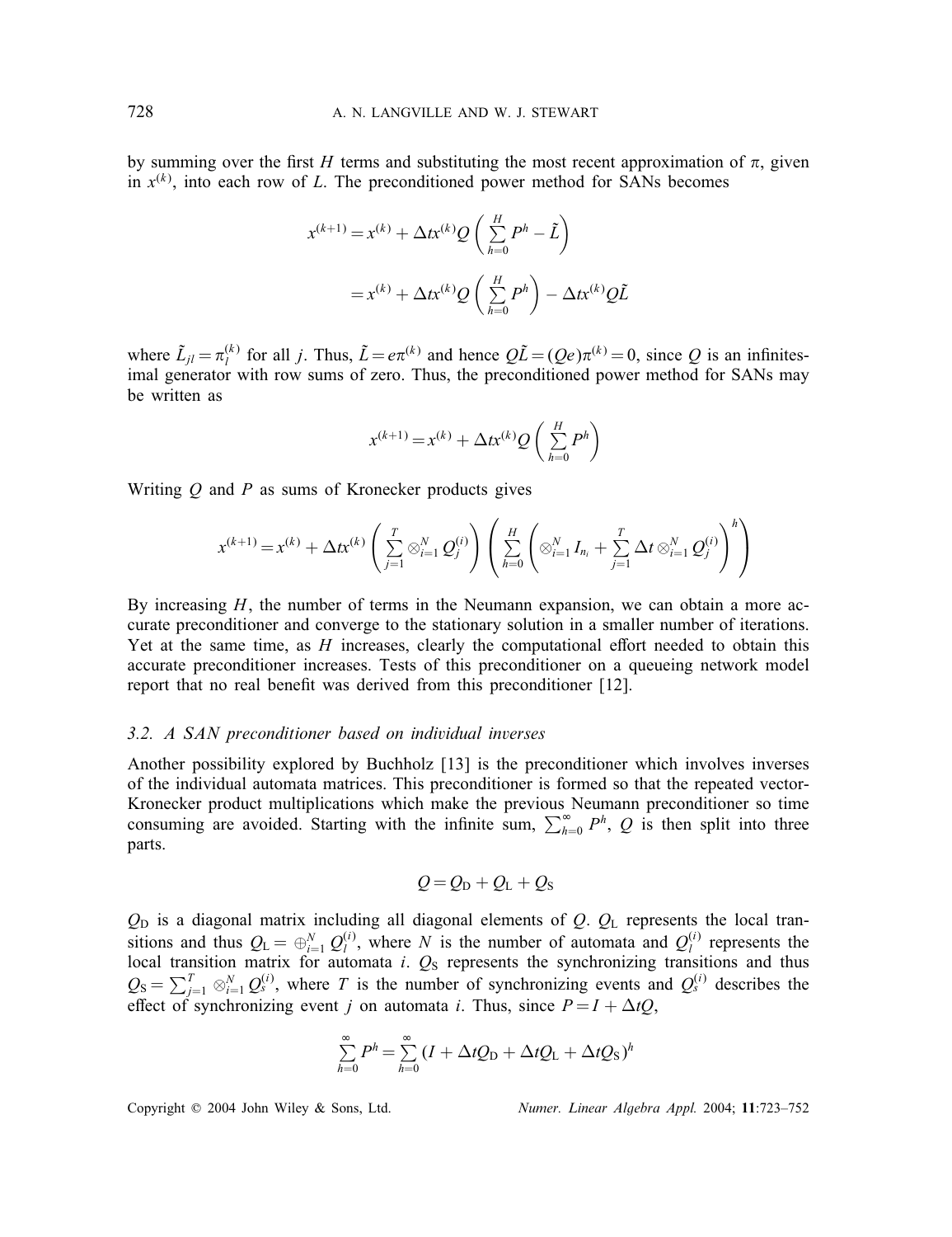After a great deal of algebraic and Kronecker manipulation [13], it can be shown that

$$
\sum_{h=0} P^h \geqslant \left[ \sum_{h=0} (I + \Delta t Q_{\text{D}})^h \right] \left[ \otimes_{i=1}^N (I - \Delta t Q_l^{(i)})^{-1} \right] \left[ I + \Delta t Q_{\text{S}} \right]
$$

and hence a preconditioner can be defined as

$$
M = N_{D}N_{L}(I + \Delta tQ_{S})
$$

where  $N_D = \sum_{h=0} (I + \Delta t Q_D)^h$ , which is a diagonal matrix with element (*i, i*) equal to  $-1/\Delta t$  $Q_D(i,i)$  and  $N_L = \otimes_{i=1}^N (I - \Delta t Q_i^{(i)})^{-1}$ . This preconditioner consists of a diagonal matrix, the part of  $Q$  which corresponds to synchronizing transitions and a part which is the Kronecker product of inverses of individual automata matrices. These small  $n_i \times n_i$  inverse matrices must be computed and stored as well as the diagonal of the preconditioner. The  $N_L$  matrix is a Kronecker product of usually dense matrices, requiring considerable computation time for the vector-Kronecker product multiplication needed at each iteration. While experiments showed that this preconditioner required fewer iterations until convergence than unpreconditioned methods, only in some cases did the overall solution times reduce.

## *3.3. Other SAN preconditioners*

Other preconditioners for SANs have also been proposed recently by Plateau *et al.* [18]. One preconditioner is based on the additive Schwartz method. Incomplete LU factorizations of the individual Kronecker terms in the SAN descriptor are formed. The sum of the inverses of each of these individual Kronecker term matrices is then used as the preconditioning matrix. Another preconditioner known as multiplicative preconditioning is based on the multiplicative Schwartz method. In this case, the product, rather than the sum, of the inverses of each individual Kronecker term matrix is taken as the preconditioner. Numerical experiments with the additive preconditioner and the multiplicative preconditioner were unsuccessful. One more preconditioner, which has been studied, is the diagonal preconditioner. This, the simplest of all preconditioners, uses the inverse of the diagonal elements of  $O$  to form a diagonal preconditioning matrix. This preconditioner provided interesting results. Numerical experimentation showed that simple diagonal preconditioning reduced the number of iterations without increasing the computation time per iteration!

#### *3.4. An approximate inverse preconditioner: the nearest Kronecker product*

Approximate inverse preconditioners have been successfully employed with iterative methods [12, 19–21]. Our approximate inverse preconditioner, the (Nearest Kronecker Product) NKP preconditioner, which is based on the Kronecker product approximations in Reference [22], will be discussed thoroughly in the next section. Pitsianis and Van Loan present a method for finding the nearest Kronecker product,  $A \otimes B$ , for a general matrix R [22]. Since  $A \otimes B \approx R$ , one would hope that  $A^{-1} \otimes B^{-1} \approx R^{-1}$ . They defined  $A^{-1} \otimes B^{-1} = M$  as the preconditioner. On a small example, this preconditioner compared favourably with other preconditioners. This motivated us to extend this preconditioner to SANs. For Markov chains, we approximate  $Q^{\#}$ rather than  $Q^{-1}$ . However, the algorithm in Reference [22] almost always gives a nonsingular A and nonsingular B. Thus, we use the standard inverses,  $A^{-1}$  and  $B^{-1}$ , to form the preconditioner. In effect, we are using the ideal preconditioner  $M = A^{-1} \otimes B^{-1}$  for a nearby system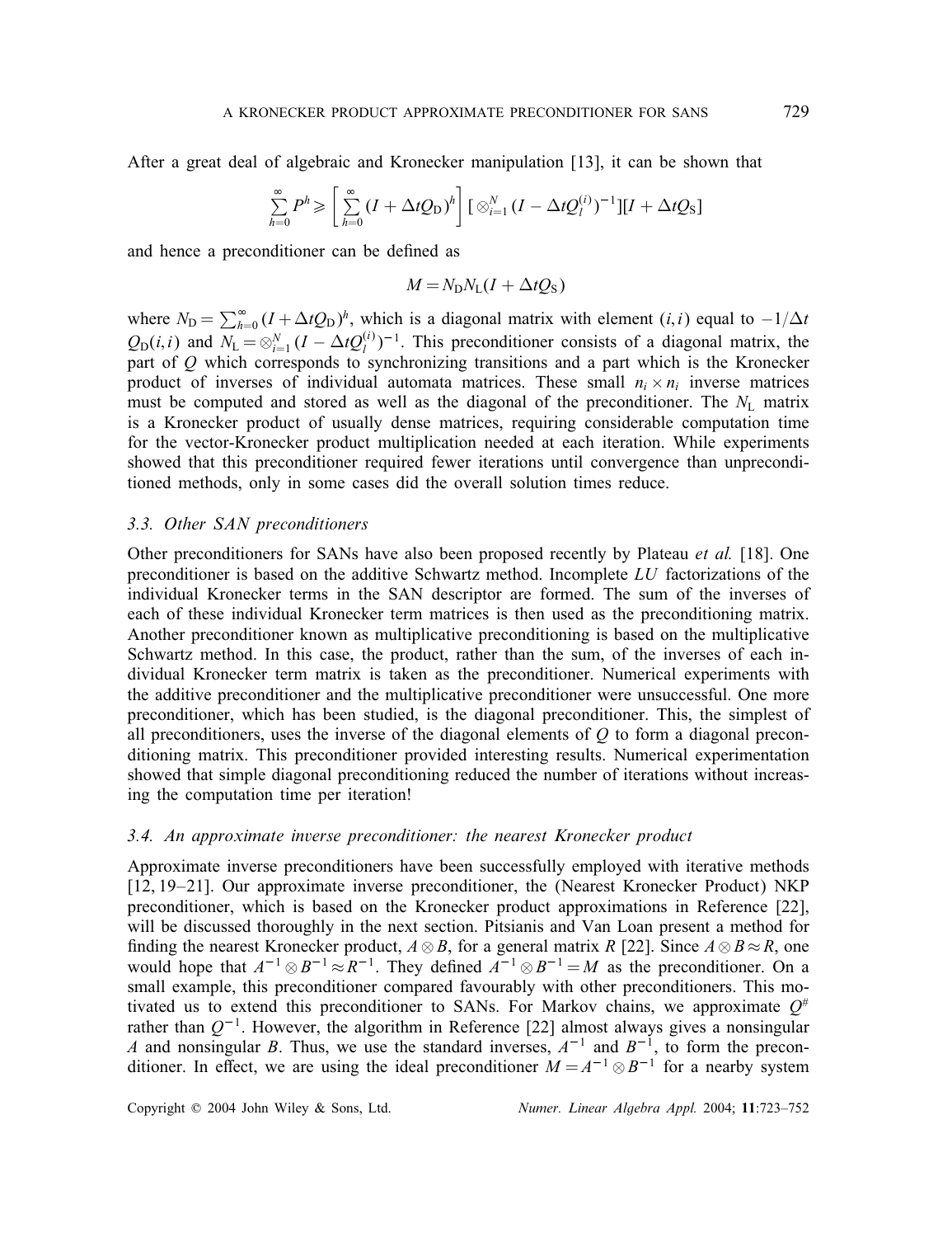whose coefficient matrix  $\hat{Q}$  is almost  $Q$ . Finding the small  $A^{-1}$  and  $B^{-1}$  matrices is not too difficult and the approximation is good enough for many matrices with inherent Kronecker structure to provide a preconditioner which reduces the number of iterations without adding much computational time. The Kronecker approximation for SANs avoids the formation of  $M$ , instead only  $A^{-1}$  and  $B^{-1}$  are required in the vector-Kronecker product multiplication of the iterative methods. We were able to extend Pitsianis and Van Loan's work to find any number of smaller matrices whose Kronecker product approximates the original matrix  $Q$ . Thus, we can find  $A_1, A_2, ..., A_N$  such that  $A_1 \otimes A_2 \otimes \cdots \otimes A_N \approx Q$ . We take  $M = A_1^{-1} \otimes A_2^{-1} \otimes \cdots \otimes A_N^{-1}$  as the NKP preconditioner for SANs. Our initial results with the NKP preconditioner for SANs look very promising. A closer look at the work of Pitsianis and Van Loan gives us insight into our quest for a good SAN preconditioner.

## 4. THE THEORY BEHIND THE NEAREST KRONECKER PRODUCT

Pitsianis and Van Loan find the nearest Kronecker product,  $A \otimes B$ , for an  $m_1 m_2 \times n_1 n_2$  matrix R. They formulate their problem as follows: find matrices A, B so that  $||R - A \otimes B||_F^2$  is minimized, where A is an  $m_1 \times n_1$  matrix and B is an  $m_2 \times n_2$  matrix. To this end, they define the matrix  $\tilde{R}$ , which is a special rearrangement of R, relative to the blocking parameters  $m_1$ ,  $m_2$ ,  $n_1$  and  $n_2$ . We use a *vectorizing operation* which turns a matrix into a vector by stacking the columns of the matrix. For example, if

$$
R = \begin{pmatrix} r_{11} & r_{12} & r_{13} & r_{14} \\ r_{21} & r_{22} & r_{23} & r_{24} \\ r_{31} & r_{32} & r_{33} & r_{34} \\ r_{41} & r_{42} & r_{43} & r_{44} \\ r_{51} & r_{52} & r_{53} & r_{54} \\ r_{61} & r_{62} & r_{63} & r_{64} \end{pmatrix}, \quad A = \begin{pmatrix} a_{11} & a_{12} \\ a_{21} & a_{22} \end{pmatrix}, \text{ and } B = \begin{pmatrix} b_{11} & b_{12} \\ b_{21} & b_{22} \\ b_{31} & b_{32} \end{pmatrix}
$$

Then,

$$
\tilde{R} = \begin{pmatrix}\nr_{11} & r_{21} & r_{31} & r_{12} & r_{22} & r_{32} \\
r_{41} & r_{51} & r_{61} & r_{42} & r_{52} & r_{62} \\
r_{13} & r_{23} & r_{33} & r_{14} & r_{24} & r_{34} \\
r_{43} & r_{53} & r_{63} & r_{44} & r_{54} & r_{64}\n\end{pmatrix}, \quad \text{vec}(A) = \begin{pmatrix}\na_{11} \\
a_{21} \\
a_{12} \\
a_{12} \\
a_{22}\n\end{pmatrix}, \quad \text{vec}(B) = \begin{pmatrix}\nb_{11} \\
b_{21} \\
b_{31} \\
b_{12} \\
b_{22} \\
b_{32}\n\end{pmatrix}
$$

If A is  $m_1 \times n_1$ , B is  $m_2 \times n_2$ , and R is  $m_1m_2 \times n_1n_2$ , then R is  $m_1n_1 \times m_2n_2$ . To construct R, express the matrix R of dimension  $m_1m_2 \times n_1n_2$  as  $m_1 \times n_1$  blocks each of size  $m_2 \times n_2$ . That is,

$$
R = \begin{pmatrix} R_{1,1} & R_{1,2} & \cdots & R_{1,n_1} \\ \vdots & \ddots & & \vdots \\ R_{m_1,1} & R_{m_1,2} & \cdots & R_{m_1,n_1} \end{pmatrix}
$$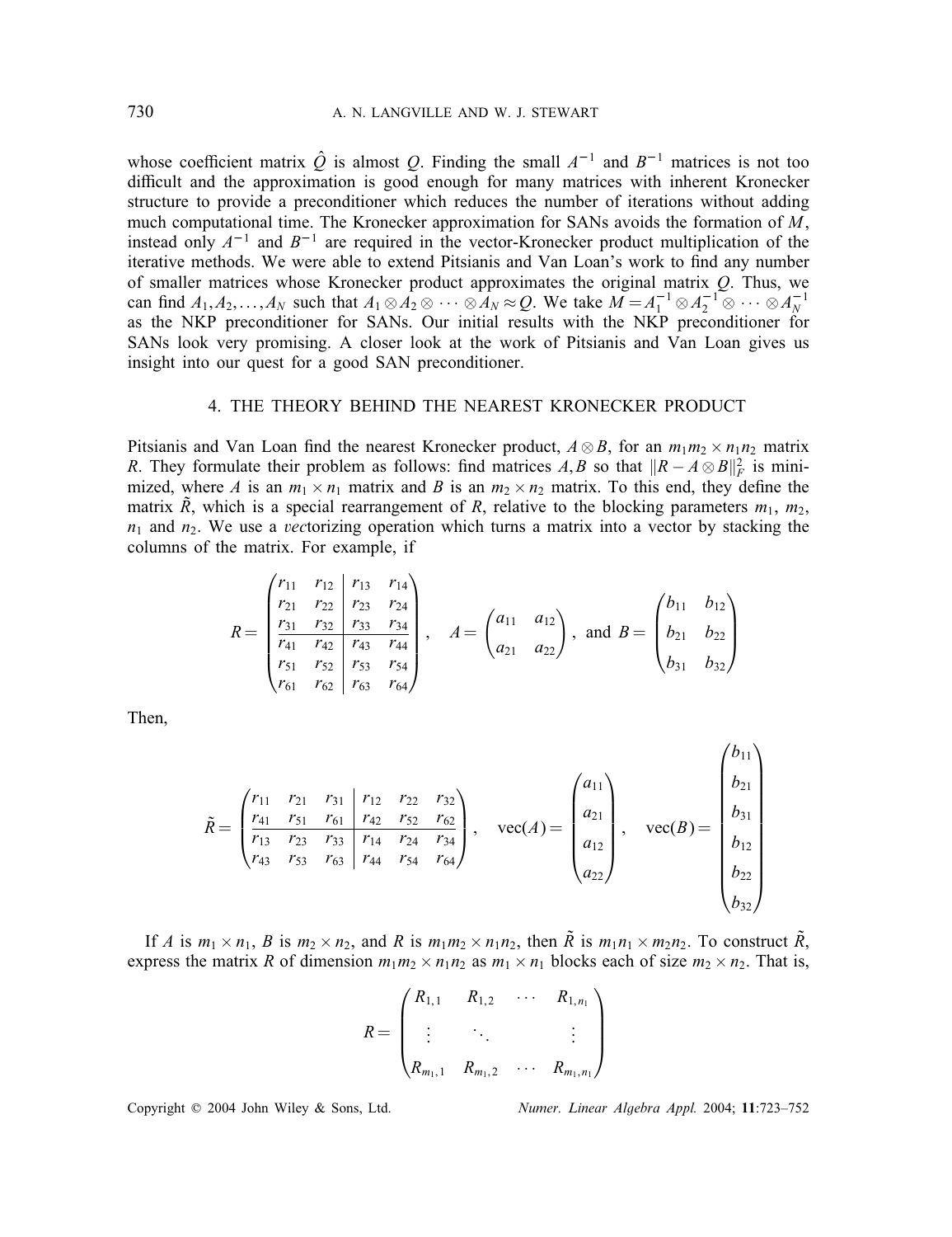where  $R_{i,j}$  is a block of size  $m_2 \times n_2$ . This partitioning of R depends on the choice of  $m_1$  and  $n_1$ . Pitsianis and Van Loan form  $\tilde{R}$  as

$$
\tilde{R} = \begin{pmatrix}\n\text{vec}(R_{1,1})^T \\
\text{vec}(R_{2,1})^T \\
\vdots \\
\text{vec}(R_{m_1,1})^T \\
\hline\n\text{vec}(R_{m_1,1})^T \\
\hline\n\text{vec}(R_{1,2})^T \\
\vdots \\
\text{vec}(R_{m_1,2})^T \\
\hline\n\vdots \\
\text{vec}(R_{1,n_1})^T \\
\hline\n\text{vec}(R_{2,n_1})^T \\
\vdots \\
\text{vec}(R_{m_1,n_1})^T\n\end{pmatrix}
$$

Using this rearrangement operation and the vectorizing operation, Pitsianis and Van Loan prove that

$$
||R - A \otimes B||_F^2 = ||\tilde{R} - ab^T||_F^2
$$

where  $a = \text{vec}(A)$  and  $b = \text{vec}(B)$  [22]. The original minimization problem is transformed into the problem of approximating a given matrix  $\tilde{R}$  by a rank-1 matrix  $ab^T$ . The solution to this new problem is derived from the matrix singular value decomposition (SVD). The nearest rank-p matrix to a given matrix is the first p terms in the truncated SVD in dyadic form,  $\sum_{i=1}^p \sigma_i U_i V_i^T$ , where  $\sigma_i$  is the *i*th largest singular value of  $\tilde{R}$  and  $U_i$ ,  $V_i$  are the corresponding left and right singular vectors. Thus, from the SVD of  $\tilde{R}$ , one realizes that  $a = \sigma_1 U_1$  and  $b = V_1$ , where  $\sigma_1$  is the largest singular value of  $\tilde{R}$  and  $U_1, V_1$  are the corresponding left and right singular vectors. The matrix  $\tilde{R}$  never needs to be formed explicitly, only a vector- $\tilde{R}$  multiplication algorithm is needed. In fact, the necessary vectors  $a, b$  are obtained from either the iterative SVD method or the alternating least squares approach as detailed in Reference [22].

When R can be expressed as a sum of  $p$  Kronecker products with each product involving two terms,  $R = \sum_{i=1}^{p} G_i \otimes F_i$ , then the rearrangement and vectorizing operations give  $\tilde{R} = \sum_{i=1}^p g_i f_i^T$ , where  $g_i = \text{vec}(G_i)$  and  $f_i = \text{vec}(F_i)$ . The most important ramification of the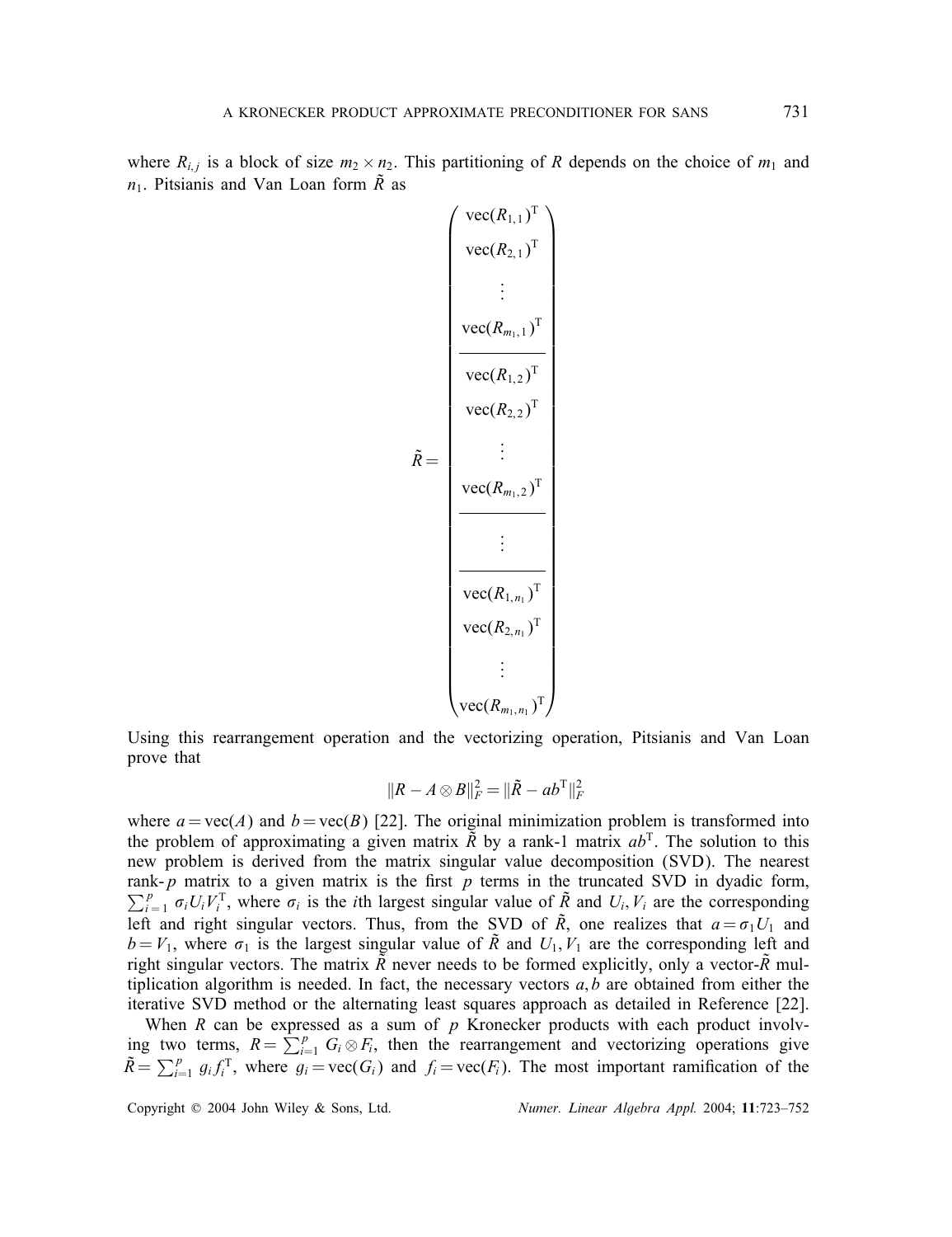above statement is that now the optimal A and B matrices are linear combinations of the  $G_i$ and  $F_i$  matrices.

$$
A = \alpha_1 G_1 + \alpha_2 G_2 + \dots + \alpha_p G_p
$$
  

$$
B = \beta_1 F_1 + \beta_2 F_2 + \dots + \beta_p F_p
$$

*Theorem 4.1*

Let  $R = \sum_{i=1}^{p} G_i \otimes F_i$ , where  $G_i$  is an  $m_G \times n_G$  matrix and  $F_i$  is an  $m_F \times n_F$  matrix. Then the NKP matrices  $A$  and  $B$  are given by

$$
A = \alpha_1 G_1 + \alpha_2 G_2 + \dots + \alpha_p G_p
$$
  

$$
B = \beta_1 F_1 + \beta_2 F_2 + \dots + \beta_p F_p
$$

where A has dimension  $m_G \times n_G$  and B has dimension  $m_F \times n_F$ . The optimal NKP matrices A and B are linear combinations of the input matrices  $G_i$  and  $F_i$ , respectively.

#### *Proof*

This proof is not included in Reference [22]. We provide our version of the proof here. First, we define some useful notation. Let  $A_1$  denote the first column of matrix A. Suppose  $\tilde{R}$  is square and non-singular. Owing to the special structure of R, we know that  $\tilde{R} = \sum_{i=1}^{p} g_i f_i^{\mathrm{T}}$ , where  $g_i = \text{vec}(G_i)$  and  $f_i = \text{vec}(F_i)$ .  $\tilde{R}$  has an SVD,

$$
\tilde{R}=U\begin{pmatrix}D&0\\0&0\end{pmatrix}V^{\rm T}
$$

where U is an  $m_G n_G \times m_G n_G$  matrix, V is  $m_F n_F \times m_F n_F$ , and D is an  $r \times r$  diagonal matrix containing the singular values of  $\tilde{R}$  ( $\sigma_1, \sigma_2, ..., \sigma_r$ ) with r being the rank of  $\tilde{R}$ . For a general  $\tilde{R}$ ,  $a = \sigma_1 U_1$ , where

$$
U_1 = \begin{bmatrix} \tilde{R}V \begin{pmatrix} D^{-1} & 0 \\ 0 & 0 \end{pmatrix} \end{bmatrix}_1
$$
  
=  $\frac{1}{\sigma_1} [\tilde{R}V]_1$   
=  $\frac{1}{\sigma_1} \tilde{R}V_1$ 

Since  $\tilde{R} = \sum_{i=1}^{p} g_i f_i^{T}$ ,

$$
U_1 = \frac{1}{\sigma_1} \left[ \sum_{i=1}^p g_i f_i^{\mathrm{T}} \right] V_1
$$

$$
= \frac{1}{\sigma_1} \left[ \sum_{i=1}^p g_i f_i^{\mathrm{T}} V_1 \right]
$$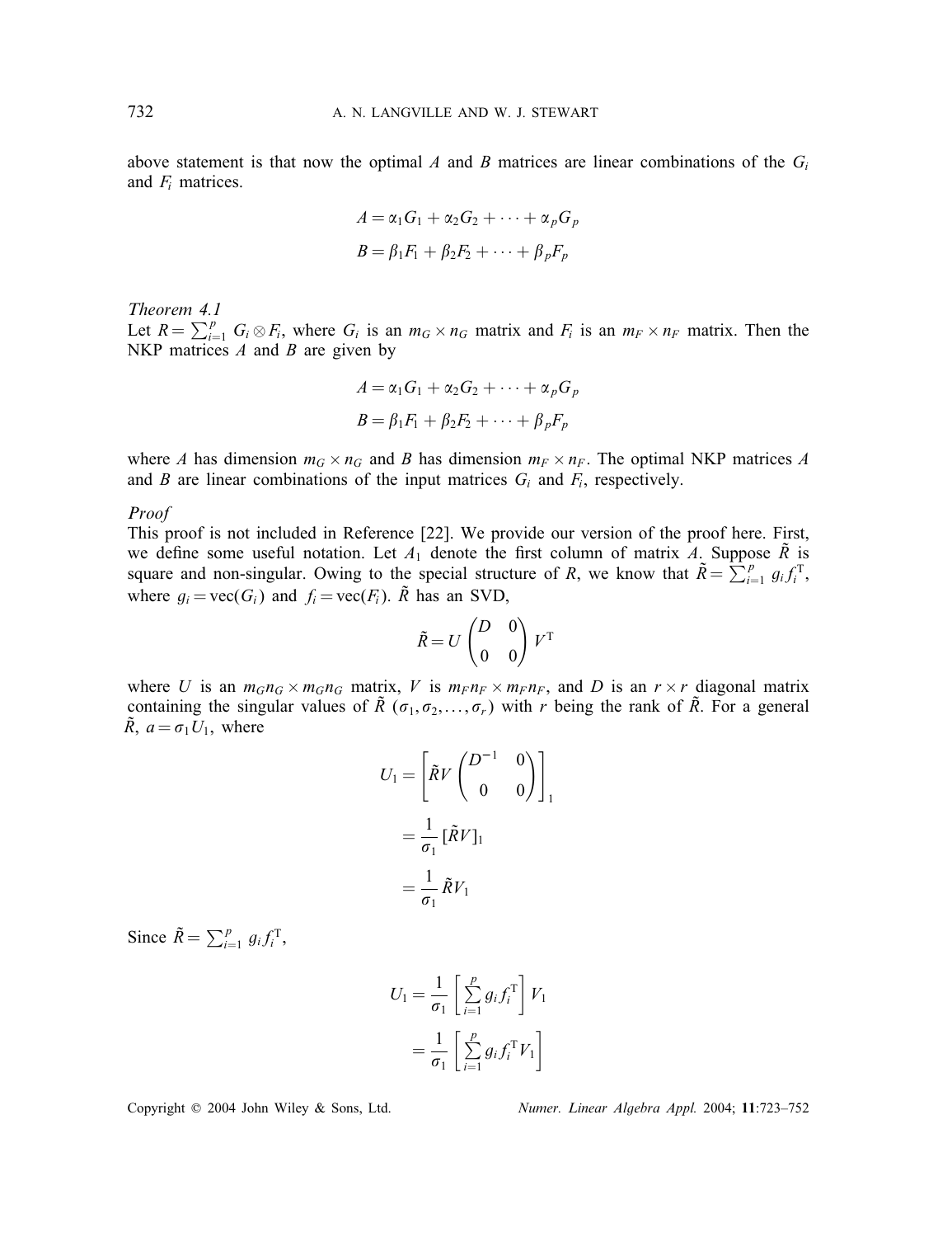Since  $a = \sigma_1 U_1$ , we obtain  $a = \sum_{i=1}^p g_i f_i^T V_1$  in this case. With  $\alpha_i = f_i^T V_1$  we see that a is a linear combination of the  $g_i$ s,  $a = \sum_{i=1}^{p} \alpha_i g_i$ . Reversing the vectorizing operation by turning the vectors a and  $g_i$  back into matrices gives the desired result; the matrix A is a linear combination of the input matrices  $G_i$ . The unvectorizing operation just undoes what the vectorizing operation does. As an example of the unvectorizing operation, consider the vector  $d$  obtained by vectorizing the corresponding matrix  $m_D \times n_D$  matrix D. Partition d into  $n_D$  blocks, each containing  $m<sub>D</sub>$  elements. The first  $m<sub>D</sub>$  elements are the first column of the matrix D. After all the partitions of d are unstacked, the matrix  $D$  is available. The proof showing  $b$  is a linear combination of the  $f_i$ s is similar.  $\Box$ 

Using this fact that the matrices A and B are linear combinations of the  $G_i$ s and  $F_i$ s, the original problem is transformed once again. However, Pitsianis and Van Loan's problem transformation given below only holds when  $G_i$  and  $F_i$  are diagonal or orthogonally similar to a diagonal matrix.

$$
||R - A \otimes B||_F^2 = \left|\left|\sum_{i=1}^p G_i \otimes F_i - \left(\sum_{i=1}^p \alpha_i G_i\right) \otimes \left(\sum_{i=1}^p \beta_i F_i\right)\right|\right|_F^2
$$
  
= 
$$
\sum_{i=1}^{n_G} \sum_{j=1}^{n_F} \left[\left(\sum_{k=1}^p \sigma_{G_k}(i) \sigma_{F_k}(j)\right) - \left(\sum_{k=1}^p \alpha_k \sigma_{G_k}(i)\right) \left(\sum_{k=1}^p \beta_k \sigma_{F_k}(i)\right)\right]^2
$$

In the above equation,  $n_G$  is the order of  $G_i$ ,  $n_F$  is the order of  $F_i$  and  $\sigma_{G_k}(i)$  is singular value i of the matrix  $G_k$ . The last equality comes from the fact that the square of the Frobenius norm of a matrix is equal to the sum of squares of the singular values of the matrix. Since the R has such a special structure (the sum of Kronecker products of orthogonally diagonalizable matrices), the singular values can be written in terms of the singular values of the much smaller matrices,  $G_i$  and  $F_i$ . Pitsianis and Van Loan choose  $\alpha_1, \alpha_2, \ldots, \alpha_p, \beta_1, \beta_2, \ldots, \beta_p$  so that the above nonlinear function is minimized. They report favourable results with this nonlinear transformation for finding the optimal  $A, B$  matrices and using them for a preconditioner. This nearest Kronecker product preconditioner beats the unpreconditioned methods and requires little computational effort on the same example they tested. For the SAN problem the  $G_i$  and  $F_i$ , in general, are not orthogonally similar to a diagonal matrix, so this problem transformation is not helpful. However, we have discovered the much more general and useful problem transformation provided below:

$$
||R - A \otimes B||_F^2 = \left|\left|\sum_{i=1}^p G_i \otimes F_i - \left(\sum_{i=1}^p \alpha_i G_i\right) \otimes \left(\sum_{i=1}^p \beta_i F_i\right)\right|\right|_F^2
$$
  

$$
= \left(\sum_{i=1}^p \sum_{j=1}^p \text{tr}(G_i^T G_j) \text{tr}(F_i^T F_j)\right)
$$
  

$$
-2 \left(\sum_{i=1}^p \left[\left(\sum_{j=1}^p \alpha_j \text{tr}(G_i^T G_j)\right) \left(\sum_{j=1}^p \beta_j \text{tr}(F_i^T F_j)\right)\right]\right)
$$
  

$$
+ \left(\sum_{i=1}^p \sum_{j=1}^p \alpha_i \alpha_j \text{tr}(G_i^T G_j)\right) \left(\sum_{i=1}^p \sum_{j=1}^p \beta_i \beta_j \text{tr}(F_i^T F_j)\right)
$$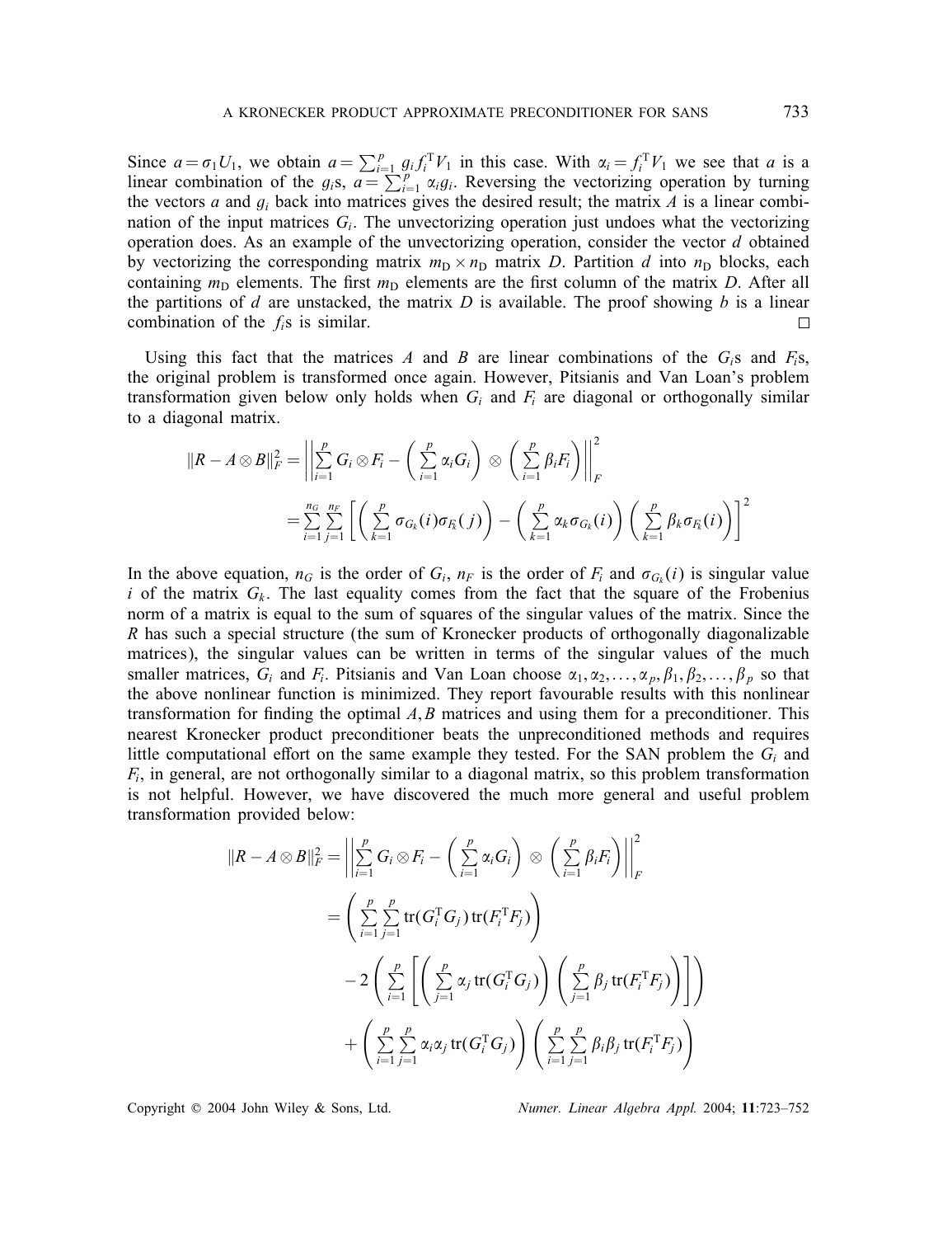This equality comes from the fact that  $||A||_F^2 = \text{tr}(A^T A)$ , where  $\text{tr}(A) = \text{trace}(A)$ . The proof of this uses several properties of Kronecker products, namely that  $tr(A \otimes B) = tr(A) tr(B)$  and  $(A \otimes B)(C \otimes D) = AC \otimes BD$  [31]. Below we provide the proof for the simplest case  $p = 2$ . This can easily be extended to  $p > 2$  by induction.

*Theorem 4.2*

Suppose  $G_1$  and  $G_2$  are square matrices of order  $n_G$  and  $F_1$  and  $F_2$  are square matrices of order  $n_F$ . Then

$$
||G_1 \otimes F_1 + G_2 \otimes F_2 - (\alpha_1 G_1 + \alpha_2 G_2) \otimes (\beta_1 F_1 + \beta_2 F_2)||_F^2
$$
  
= tr(G\_1^T G\_1) tr(F\_1^T F\_1) + tr(G\_1^T G\_2) tr(F\_1^T F\_2)  
+ tr(G\_2^T G\_1) tr(F\_2^T F\_1) + tr(G\_2^T G\_2) tr(F\_2^T F\_2)  
-2(\alpha\_1 tr(G\_1^T G\_1) + \alpha\_2 tr(G\_1^T G\_2))(\beta\_1 tr(F\_1^T F\_1) + \beta\_2 tr(F\_1^T F\_2))  
-2(\alpha\_1 tr(G\_2^T G\_1) + \alpha\_2 tr(G\_2^T G\_2))(\beta\_1 tr(F\_2^T F\_1) + \beta\_2 tr(F\_2^T F\_2))  
+ (\alpha\_1 \alpha\_1 tr(G\_1^T G\_1) + \alpha\_1 \alpha\_2 tr(G\_1^T G\_2) + \alpha\_2 \alpha\_1 tr(G\_2^T G\_1) + \alpha\_2 \alpha\_2 tr(G\_2^T G\_2))  
× (\beta\_1 \beta\_1 tr(F\_1^T F\_1) + \beta\_1 \beta\_2 tr(F\_1^T F\_2) + \beta\_2 \beta\_1 tr(F\_2^T F\_1) + \beta\_2 \beta\_2 tr(F\_2^T F\_2))

*Proof*

$$
||G_1 \otimes F_1 + G_2 \otimes F_2 - (\alpha_1 G_1 + \alpha_2 G_2) \otimes (\beta_1 F_1 + \beta_2 F_2)||_F^2
$$
  
\n= tr[ $(G_1^T \otimes F_1^T + G_2^T \otimes F_2^T - (\alpha_1 G_1^T + \alpha_2 G_2^T) \otimes (\beta_1 F_1^T + \beta_2 F_2^T))$   
\n $\times (G_1 \otimes F_1 + G_2 \otimes F_2 - (\alpha_1 G_1 + \alpha_2 G_2) \otimes (\beta_1 F_1 + \beta_2 F_2))]$   
\n= tr[ $(G_1^T \otimes F_1^T + G_2^T \otimes F_2^T)(G_1 \otimes F_1 + G_2 \otimes F_2)]$   
\n- tr[ $(G_1^T \otimes F_1^T + G_2^T \otimes F_2^T)((\alpha_1 G_1 + \alpha_2 G_2) \otimes (\beta_1 F_1 + \beta_2 F_2))]$   
\n- tr[ $((\alpha_1 G_1^T + \alpha_2 G_2^T) \otimes (\beta_1 F_1^T + \beta_2 F_2^T))((\alpha_1 G_1 + \alpha_2 G_2) \otimes (\beta_1 F_1 + \beta_2 F_2))]$   
\n+ tr[ $((\alpha_1 G_1^T + \alpha_2 G_2^T) \otimes (\beta_1 F_1^T + \beta_2 F_2^T))((\alpha_1 G_1 + \alpha_2 G_2) \otimes (\beta_1 F_1 + \beta_2 F_2))]$   
\n+ tr[ $(G_1^T \otimes F_1^T)(G_1 \otimes F_1)] + tr[(G_1^T \otimes F_1^T)(G_2 \otimes F_2)]$   
\n+ tr[ $(G_1^T \otimes F_2^T)(G_1 \otimes F_1)] + tr[(G_2^T \otimes F_2^T)(G_2 \otimes F_2)]$   
\n- 2 tr[ $(G_1^T \otimes F_1^T)((\alpha_1 G_1 + \alpha_2 G_2) \otimes (\beta_1 F_1 + \beta_2 F_2))]$   
\n- 2 tr[ $(G_1^T \otimes F_2^T)((\alpha_1 G_1 + \alpha_2 G_2)$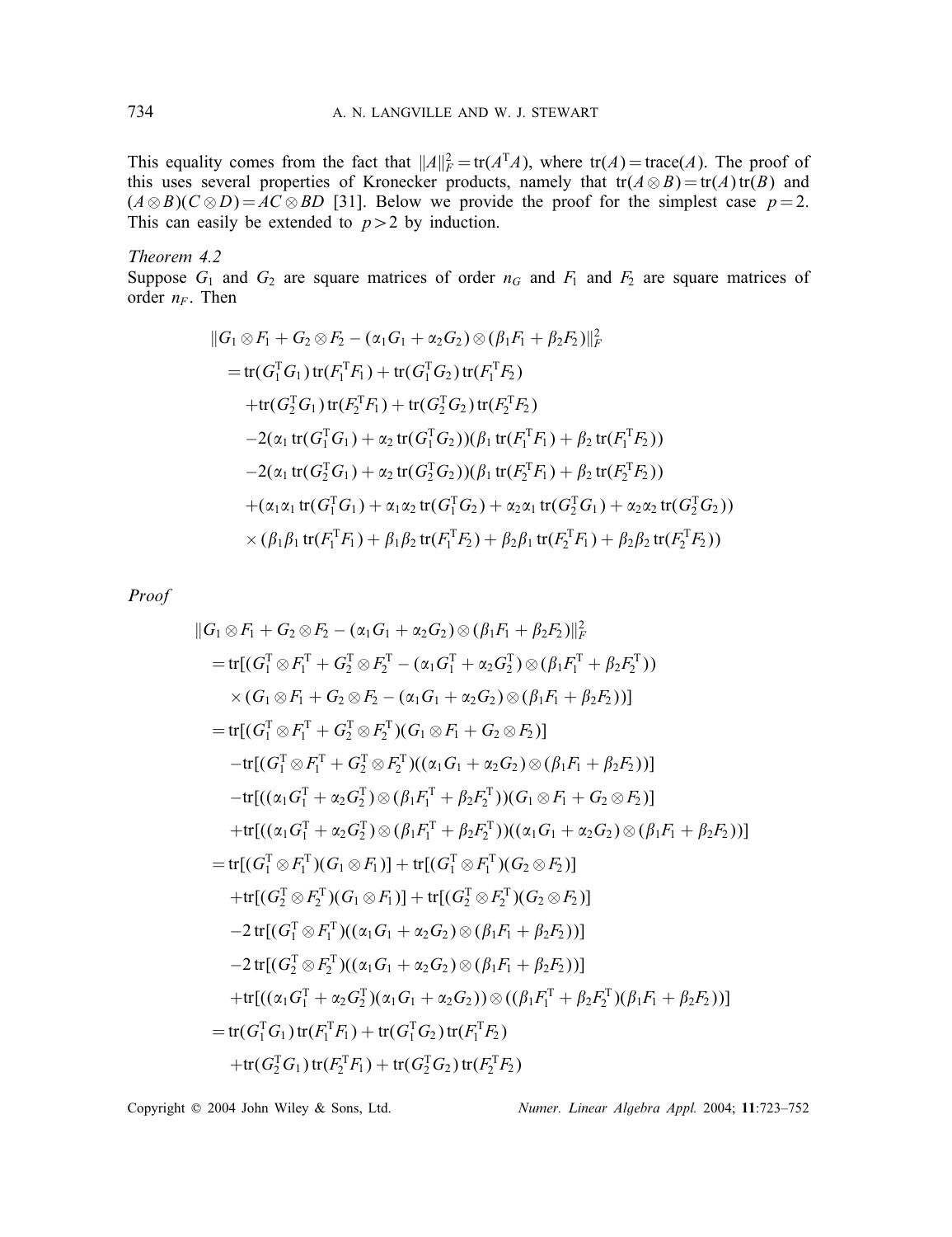$$
-2(\alpha_1 \operatorname{tr}(G_1^T G_1) + \alpha_2 \operatorname{tr}(G_1^T G_2))(\beta_1 \operatorname{tr}(F_1^T F_1) + \beta_2 \operatorname{tr}(F_1^T F_2))
$$
  
\n
$$
-2(\alpha_1 \operatorname{tr}(G_2^T G_1) + \alpha_2 \operatorname{tr}(G_2^T G_2))(\beta_1 \operatorname{tr}(F_2^T F_1) + \beta_2 \operatorname{tr}(F_2^T F_2))
$$
  
\n
$$
+(\alpha_1 \alpha_1 \operatorname{tr}(G_1^T G_1) + \alpha_1 \alpha_2 \operatorname{tr}(G_1^T G_2) + \alpha_2 \alpha_1 \operatorname{tr}(G_2^T G_1) + \alpha_2 \alpha_2 \operatorname{tr}(G_2^T G_2))
$$
  
\n
$$
\times (\beta_1 \beta_1 \operatorname{tr}(F_1^T F_1) + \beta_1 \beta_2 \operatorname{tr}(F_1^T F_2) + \beta_2 \beta_1 \operatorname{tr}(F_2^T F_1) + \beta_2 \beta_2 \operatorname{tr}(F_2^T F_2))
$$

This problem transformation may seem complicated and its value questionable. However, it only involves simple matrix operations on the small  $G_i$  and  $F_i$  matrices. For  $1 \le i, j \le p$ , the trace of each product,  $G_i^T G_j$  and  $F_i^T F_j$  must be computed. The trace is an efficient operation and can be computed in  $O(n)$  time, where *n* is the size of the matrix. Further, all  $p^2$  traces of  $G_i^T G_j$  need not be computed, since  $tr(G_i^T G_j) = tr(G_j^T G_i)$ . Thus, only  $p(p + 1)/2$  traces need to be computed and stored for all  $G_i$  and  $p(p + 1)/2$  for all  $F_i$ , giving a total of  $p(p + 1)$ . Now a nonlinear optimization code can be applied to the above problem to find the 2p unknowns,  $\alpha_1, \alpha_2, \ldots, \alpha_p, \beta_1, \beta_2, \ldots, \beta_p$ . In a subsequent paper, we discuss the nonlinear optimization problem and the computational effort required in solving it in greater detail [23]. In this paper, our purpose is to develop the theoretical basis for the NKP preconditioner and provide a few small examples to give an intuitive understanding of it.

## *4.1. Small example*

The following example illustrates the success of the NKP preconditioner. Given a matrix R, we want to find its nearest Kronecker product in order to form the NKP preconditioner. Suppose  $R = \sum_{i=1}^{3} G_i \otimes F_i$ , where

$$
G_{1} = \begin{pmatrix} 0.2582 & 8.6734 & 7.3851 & 2.8985 \\ 9.2097 & 4.1847 & 0.6726 & 4.3567 \\ 7.0079 & 2.3194 & 3.8430 & 3.2343 \\ 1.9009 & 1.5617 & 9.4272 & 8.6374 \end{pmatrix}, F_{1} = \begin{pmatrix} 6.4076 & 0.0353 \\ 3.1576 & 2.5790 \end{pmatrix}
$$
  
\n
$$
G_{2} = \begin{pmatrix} 0.8921 & 0.7216 & 0.7867 & 0.8677 \\ 0.0167 & 0.6730 & 0.6087 & 0.4536 \\ 0.0562 & 0.3465 & 0.0222 & 0.5719 \\ 0.1458 & 0.1722 & 0.4662 & 0.8215 \end{pmatrix}, F_{2} = \begin{pmatrix} 0.5706 & 0.5794 \\ 0.5894 & 0.4318 \end{pmatrix}
$$
  
\n
$$
G_{3} = \begin{pmatrix} 0.2388 & 0.2024 & 0.8808 & 0.8426 \\ 0.2687 & 0.2352 & 0.8311 & 0.0840 \\ 0.7248 & 0.2522 & 0.5441 & 0.6258 \\ 0.3165 & 0.6702 & 0.8560 & 0.3328 \end{pmatrix}, F_{3} = \begin{pmatrix} 0.8064 & 0.7243 \\ 0.6048 & 0.2875 \end{pmatrix}
$$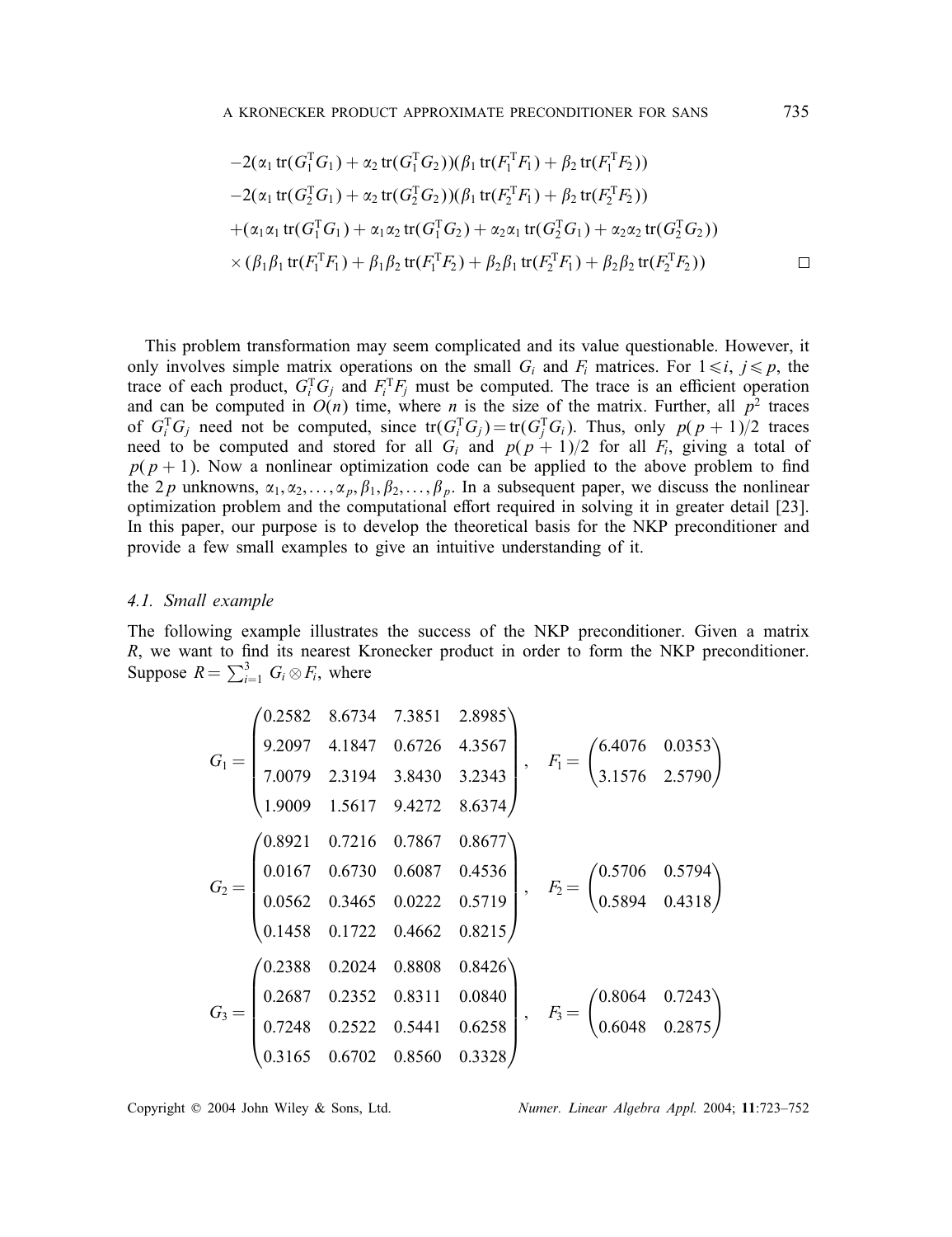Then

|       | 2.3559  |         |                       | 0.6989 56.1511 0.8705 48.4799 1.3541 19.7469 1.2152 |        |                |          |
|-------|---------|---------|-----------------------|-----------------------------------------------------|--------|----------------|----------|
| $R =$ | 1.4854  | 1.1197  |                       | 27.9350 22.7388 24.3155 19.6392 10.1732 8.0921      |        |                |          |
|       | 59.2385 | 0.5290  | 27.3877 0.7078 5.3271 |                                                     | 0.9784 | 28.2428 0.4773 |          |
|       | 29.2530 | 23.8365 | 13.7526               | 11.1507 2.9851 2.2364 14.0750                       |        |                | 11.4561  |
|       | 45.5207 | 0.8046  |                       | 15.2627  0.4652  25.0760  0.5424  21.5551  0.8986   |        |                |          |
|       | 22.5997 | 18.3062 |                       | 7.6804 6.2038 12.4768 10.0772                       |        | 10.9281 8.7682 |          |
|       | 12.5188 | 0.3807  |                       | 10.6455  0.6403  61.3624  1.2225  56.0824           |        |                | 1.0215   |
|       |         | 5.0564  |                       | 5.4381 4.2947 30.5599 24.7604 27.9590               |        |                | 22.7265/ |

Since R is the ordinary sum of Kronecker products involving two terms, the optimal  $A = \alpha_1 G_1 +$  $\alpha_2 G_2 + \alpha_3 G_3$  and the optimal  $B = \beta_1 F_1 + \beta_2 F_2 + \beta_3 F_3$ . Thus, the problem of finding the nearest Kronecker product to R reduces to finding the six coefficients:  $\alpha_1, \alpha_2, \alpha_3, \beta_1, \beta_2, \beta_3$ . We formulate the nonlinear minimization problem as

$$
\min_{\alpha,\beta} \|R - A \otimes B\|_F^2 = \left\| \sum_{i=1}^3 G_i \otimes F_i - \left( \sum_{i=1}^3 \alpha_i G_i \right) \otimes \left( \sum_{i=1}^3 \beta_i F_i \right) \right\|_F^2
$$
\n
$$
= \left( \sum_{i=1}^3 \sum_{j=1}^3 \text{tr}(G_i^T G_j) \text{tr}(F_i^T F_j) \right)
$$
\n
$$
-2 \left( \sum_{i=1}^3 \left[ \left( \sum_{j=1}^3 \alpha_j \text{tr}(G_i^T G_j) \right) \left( \sum_{j=1}^3 \beta_j \text{tr}(F_i^T F_j) \right) \right] \right)
$$
\n
$$
+ \left( \sum_{i=1}^3 \sum_{j=1}^3 \alpha_i \alpha_j \text{tr}(G_i^T G_j) \right) \left( \sum_{i=1}^3 \sum_{j=1}^3 \beta_i \beta_j \text{tr}(F_i^T F_j) \right)
$$
\n
$$
= 31590.01 - 2[(509.25\alpha_1 + 35.34\alpha_2 + 75.04\alpha_3)
$$
\n
$$
\times (57.68\beta_1 + 13.30\beta_2 + 7.84\beta_3)
$$
\n
$$
+ (35.34\alpha_1 + 5.11\alpha_2 + 7.64\alpha_3)(13.30\beta_1 + 4.78\beta_2 + 2.72\beta_3)
$$
\n
$$
+ (75.04\alpha_1 + 7.64\alpha_2 + 20.31\alpha_3)(7.84\beta_1 + 2.72\beta_2 + 1.62\beta_3)]
$$
\n
$$
+ (509.25\alpha_1^2 + 35.34\alpha_1\alpha_2 + 75.04\alpha_1\alpha_3 + 35.34\alpha_2\alpha_1 + 5.11\alpha_2^2
$$
\n
$$
+ 7.64\alpha_2\alpha_3 + 75.04\alpha_3\alpha_1 + 7.64\alpha_3\alpha_2 + 20.31\alpha_3^2)
$$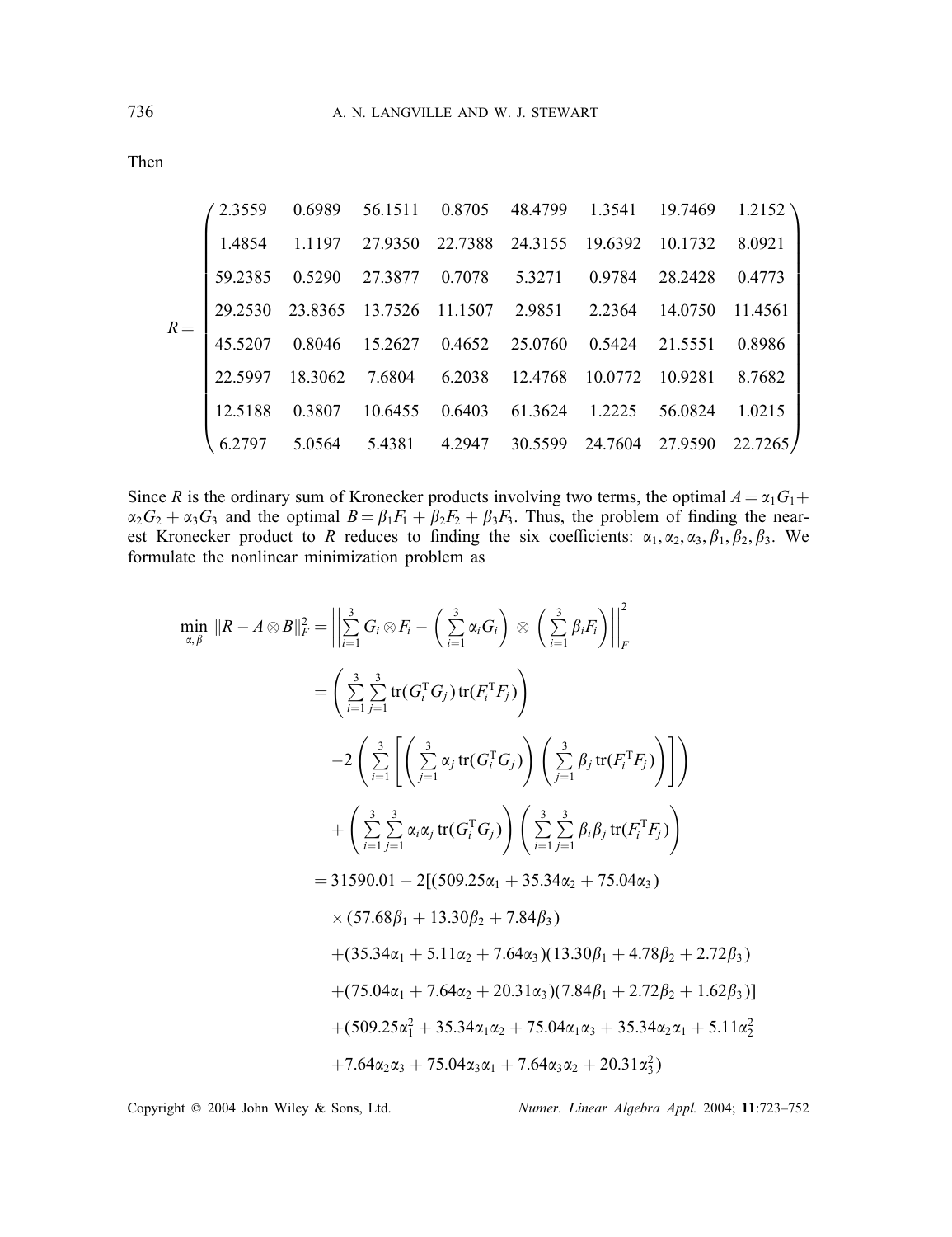$$
\times (57.68\beta_1^2 + 13.30\beta_1\beta_2 + 7.84\beta_1\beta_3 + 13.30\beta_2\beta_1 + 4.78\beta_2^2
$$
  
+2.72 $\beta_2\beta_3$  + 7.84 $\beta_3\beta_1$  + 2.72 $\beta_3\beta_2$  + 1.62 $\beta_3^2$ )

Using the nonlinear optimization software, multilevel coordinate search (MCS) [24] with the termination criterion of stopping after 60 successive iterates are identical, the optimal  $\alpha = [0.6871 \ 0.0800 \ 0.0943]^T$  and  $\beta = [1.4290 \ 0.1005 \ 0.1066]^T$  were found in a fraction of a second. Therefore, the optimal NKP matrices, A and B, are

$$
A = \begin{pmatrix} 0.2713 & 6.0364 & 5.2203 & 2.1404 \\ 6.3547 & 2.9514 & 0.5892 & 3.0377 \\ 4.8881 & 1.6452 & 2.6937 & 2.3271 \\ 1.3476 & 1.1500 & 6.5955 & 6.0319 \end{pmatrix}, \quad B = \begin{pmatrix} 9.3001 & 0.1858 \\ 4.6360 & 3.7596 \end{pmatrix}
$$

And

$$
A \otimes B = \begin{pmatrix} 2.5228 & 0.0504 & 56.1391 & 1.1214 & 48.5496 & 0.9698 & 19.9061 & 0.3976 \\ 1.2576 & 1.0198 & 27.9851 & 22.6943 & 24.2017 & 19.6263 & 9.9231 & 8.0471 \\ 59.0997 & 1.1806 & 27.4479 & 0.5483 & 5.4795 & 0.1095 & 28.2513 & 0.5643 \\ 29.4609 & 23.8912 & 13.6827 & 11.0959 & 2.7315 & 2.2151 & 14.0832 & 11.4207 \\ 45.4593 & 0.9081 & 15.3001 & 0.3056 & 25.0512 & 0.5004 & 21.6419 & 0.4323 \\ 22.6613 & 18.3770 & 7.6270 & 6.1851 & 12.4879 & 10.1270 & 10.7884 & 8.7488 \\ 12.5332 & 0.2504 & 10.6955 & 0.2137 & 61.3391 & 1.2253 & 56.0975 & 1.1206 \\ 6.2477 & 5.0666 & 5.3316 & 4.3237 & 30.5773 & 24.7965 & 27.9644 & 22.6775 \end{pmatrix}
$$

which may be close enough to the original  $R$  to provide the basis for an effective preconditioner. We now check how well  $M = A^{-1} \otimes B^{-1}$  (the NKP preconditioner) works. We solve the linear system  $Rx = b$ . Arbitrarily choosing  $b = e$  (where e is the vector of all 1's) and using GMRES(5)  $[4, 25]$  with the termination criterion that the norm of the residual is less than  $10^{-8}$ , the unpreconditioned system converges in 33 iterations. The NKP preconditioned system with GMRES converges to the solution in two iterations. The NKP preconditioner also compared favourably with other preconditioners. For example, the threshold-based  $ILU$ preconditioner [4], with a threshold of 0.01, converged in one iteration. But, the NKP preconditioner requires less storage than the  $ILU$  preconditioner. The NKP preconditioner stores only the  $p \times 1$  vectors for  $\alpha_i$  and  $\beta_i$  and  $A^{-1}$  and  $B^{-1}$ . On the other hand, the ILU preconditioner stores the approximate L, U factors of R, which are triangular matrices of the same order as R.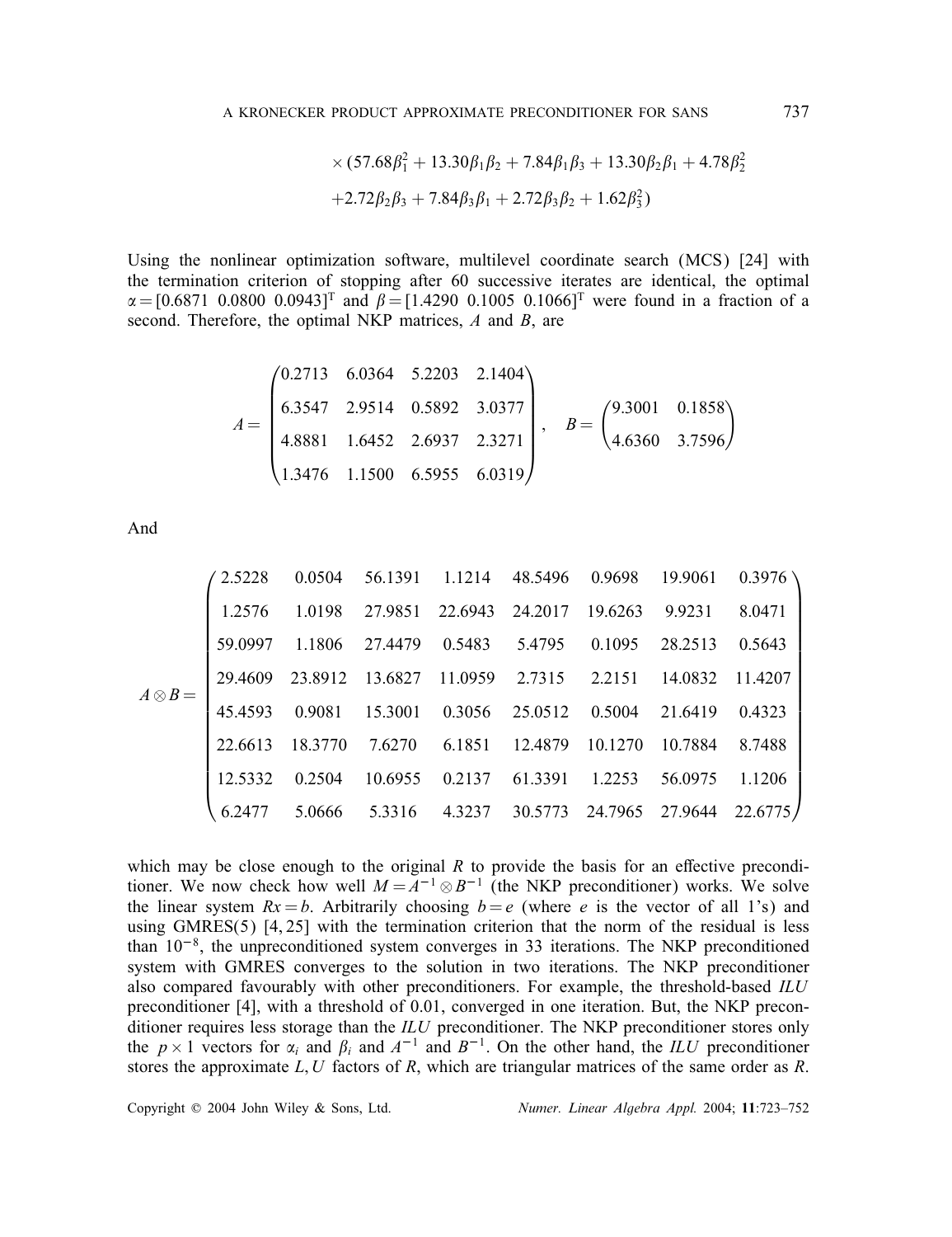The preconditioned matrix MR is equal to

|       | 1.0024    |        | $-0.0048$ $-0.0006$ 0.0020 0.0015 $-0.0036$ $-0.0018$ 0.0109    |                                                |  |         |
|-------|-----------|--------|-----------------------------------------------------------------|------------------------------------------------|--|---------|
| $MR=$ | $-0.0088$ | 1.0004 | $0.0025$ $-0.0015$ $-0.0058$ $0.0012$ $0.0094$ $-0.0138$        |                                                |  |         |
|       | $-0.0018$ | 0.0013 | 1.0004                                                          | $-0.0077$ $-0.0047$ 0.0202 $-0.0010$ 0.0033    |  |         |
|       | 0.0057    |        | $0.0040 - 0.0040$                                               | $1.0131$ $0.0216$ $-0.0204$ $0.0042$ $-0.0025$ |  |         |
|       | $-0.0030$ | 0.0199 | $0.0005$ $-0.0002$ $1.0061$ $-0.0249$ $-0.0046$ $0.0270$        |                                                |  |         |
|       | 0.0163    |        | $-0.0264$ $-0.0017$ $-0.0015$ $-0.0276$ 1.0242 0.0237 $-0.0338$ |                                                |  |         |
|       | 0.0028    |        | $-0.0186 - 0.0015$                                              | $0.0091$ $-0.0057$ $0.0242$ $1.0053$ $-0.0345$ |  |         |
|       |           | 0.0246 | 0.0080                                                          | $-0.0114$ $0.0260$ $-0.0244$ $-0.0287$         |  | 1.0450/ |

The ideal preconditioned matrix is the identity. The NKP preconditioned matrix follows the pattern of the identity matrix with  $||I - MR||_F = 0.1565$ . Rough estimates of the inverse give good results for preconditioners [26] as our results demonstrate. The eigenvalue distribution of the preconditioned system is another factor that explains the quick convergence of the NKP preconditioned system. The eigenvalues of the NKP preconditioned system are clustered about 1, a desirable convergence property for GMRES. In the nonlinear minimization problem, spending more time searching for  $\alpha_i$  and  $\beta_i$  results in a more accurate NKP, so  $A \otimes B$  is a better approximation to R. And consequently, for well-conditioned problems,  $M = A^{-1} \otimes B^{-1}$ is a better preconditioner, causing the iterative method to converge in fewer iterations. To quantify this, let  $R = A \otimes B + E$ . Let R be nonsingular and assume the entries in E are small enough in magnitude to insure that  $\lim_{n \to \infty} (R^{-1}E)^n = 0$ , then by the Neumann series [27]

$$
(R - E)^{-1} = [R(I - R^{-1}E)]^{-1} = (I - R^{-1}E)^{-1}R^{-1} = \sum_{k=0} [R^{-1}E]^k R^{-1}
$$

The first-order approximation is

$$
(R-E)^{-1} \approx R^{-1} + R^{-1}ER^{-1}
$$

Then the norm of the difference between the ideal preconditioned system and the NKP preconditioned system is

$$
||I - (A \otimes B)^{-1}R|| = ||I - (R - E)^{-1}R||
$$
  
\n
$$
\approx ||I - (R^{-1} + R^{-1}ER^{-1})R||
$$
  
\n
$$
= ||I - (I + R^{-1}E|| = || - R^{-1}E||
$$
  
\n
$$
\le ||R^{-1}|| ||E|| = \frac{||E||}{||R||} ||R||||R^{-1}||
$$
  
\n
$$
= \frac{||E||}{||R||} \operatorname{cond}(R)
$$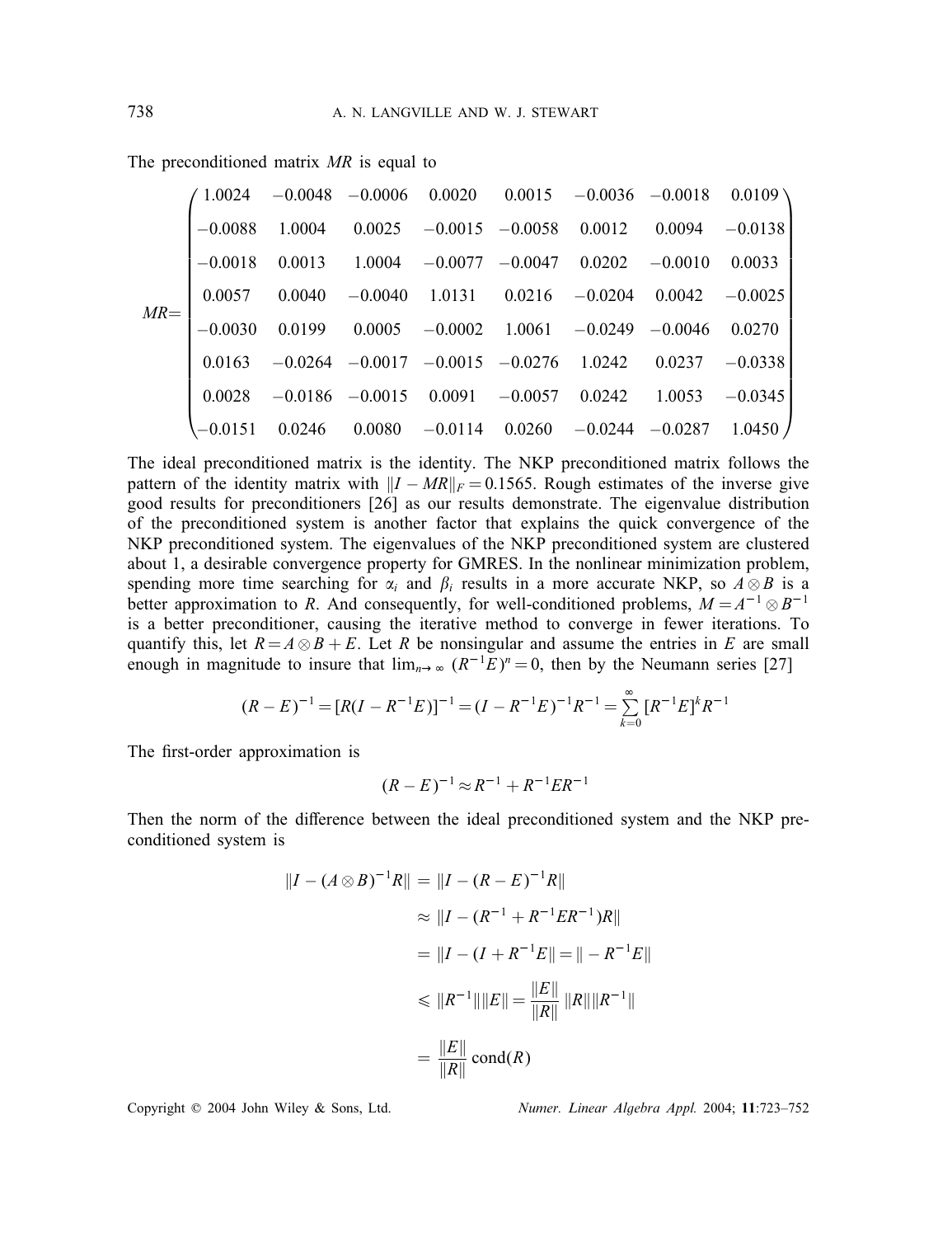where cond(R) is the condition number of R. The magnification factor cond(R) is counterbalanced by  $||E||$ . A smaller  $||E||$  means the NKP preconditioned system will be closer to the ideal preconditioned system, provided the system is well-conditioned.

This small example provides hope for solving SAN problems, but, we must ask if this NKP work can be extended to the case  $R = Q = \sum_{j=1}^{T} \otimes_{i=1}^{N} Q_j^{(i)}$ . (The SAN descriptor Q is always in this form.) Q is a sum of T Kronecker products where each product involves N matrices, rather than just two matrices. Since Pitsianis and Van Loan's work hinges on the matrix SVD, which expresses  $\tilde{R}$  as  $U\Sigma V^{T}$  and the optimal A and B matrices are derived from the dominant left and right singular vectors, we need something beyond the matrix SVD to extend the NKP to SANs. It is now time to look at the work of de Lathauwer.

## 5. MULTILINEAR ALGEBRA AND THE HIGHER-ORDER SVD

The SAN NKP problem can be written as

$$
\min ||Q - A_1 \otimes A_2 \otimes \cdots \otimes A_N||_F^2 = \min \left|\left|\sum_{j=1}^T \otimes_{i=1}^N Q_j^{(i)} - A_1 \otimes A_2 \otimes \cdots \otimes A_N\right|\right|_F^2
$$

To extend Pitsianis and Van Loan's method for determining  $A \otimes B$ , we need: (1) a rearrangement  $\tilde{Q}$  of Q and (2) a decomposition of  $\tilde{Q}$  into something with more terms than just an SVD. Perhaps to extend beyond the 2-optimal matrix case  $(A \otimes B)$  to the N-optimal matrix case  $(A_1 \otimes A_2 \otimes \cdots \otimes A_N)$  we need to extend a two-dimensional linear algebra to an N-dimensional algebra. This N-dimensional algebra, multilinear algebra, has been studied extensively by de Lathauwer [28–30].

The fundamental object of multilinear algebra is the tensor. A first-order tensor is a vector. A second-order tensor is a matrix. A third-order tensor can be visually represented as a threedimensional box. For example, a third-order tensor R of dimension  $3 \times 2 \times 4$  has elements labelled  $(i, j, k)$  for  $i = 1, 2, 3, j = 1, 2,$  and  $k = 1, 2, 3, 4$  and is shown in Figure 1. Nth-order tensors may be too difficult to visually represent but they exist with each element labelled similarly, as an N-dimensional vector.

Just as linear algebra operates on matrices and vectors, multilinear algebra operates on tensors. Multilinear algebra becomes deep very quickly. For more information, see References [28–30]. Since the material is dense, we extract only what is needed for the SAN NKP preconditioner. Operations include inner and outer products, scalar products and multiplication of a tensor by a matrix or vector. For example, the outer product of  $N$  vectors results in an Nth-order tensor. This is analogous to the matrix outer product of two vectors, which results in a second-order tensor, a matrix. Tensors also have rank and an SVD. For the matrix case, a rank-p matrix can be expressed as sums of outer products of two vectors using the SVD. The SVD of a tensor is called the higher-order SVD (HOSVD). A rank-1 Nth-order tensor can be expressed as an outer product of  $N$  vectors. de Lathauwer uses the HOSVD of an Nth-order tensor R of dimension  $I_1 \times I_2 \times \cdots \times I_N$  to express a tensor R as a sum of rank-1 tensors,

$$
R = \sum_{i_1=1}^{I_1} \sum_{i_2=1}^{I_2} \cdots \sum_{i_N=1}^{I_N} s_{i_1, i_2, \dots, i_N} u_{i_1}^{(1)} \circ u_{i_2}^{(2)} \circ \cdots \circ u_{i_N}^{(N)}
$$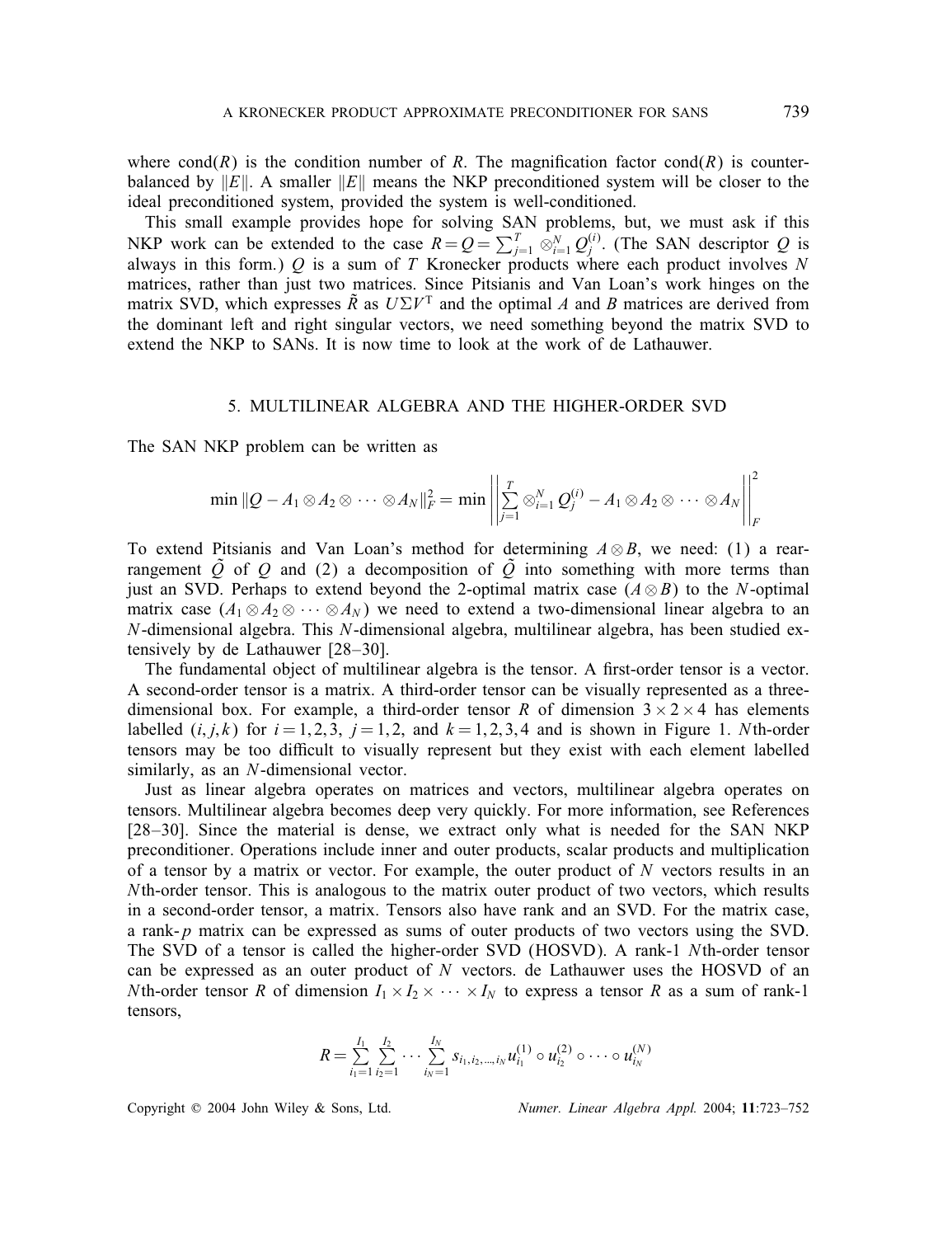

Figure 1. Third-order tensor R of dimension  $3 \times 2 \times 4$ .



Figure 2. Visualization of HOSVD of third-order tensor R.

where  $u_{i_j}^{(j)}$  is an all-orthogonal [28]  $I_j \times 1$  vector for  $j = 1, ..., N$ , the  $s_{i_1, i_2, ..., i_N}$  are higher-order singular values, which need not be positive and  $\circ$  represents the outer product operation. A matrix SVD of a rank-p matrix R can be written as  $R = \sum_{i=1}^{p} \sigma_i u_i v_i^{\text{T}}$ . With the HOSVD, a thirdorder tensor R of dimension  $I_1 \times I_2 \times I_3$  can be expressed as  $\sum_{i_1=1}^{I_1} \sum_{i_2=1}^{I_2} \sum_{i_3=1}^{I_3} s_{i_1,i_2,i_3} u_{i_1}^{(1)}$  $u_{i_2}^{(2)} \circ u_{i_3}^{(3)}$ . See Figure 2, which is taken from Reference [28]. The lines represent the singular vectors in three-dimensional space.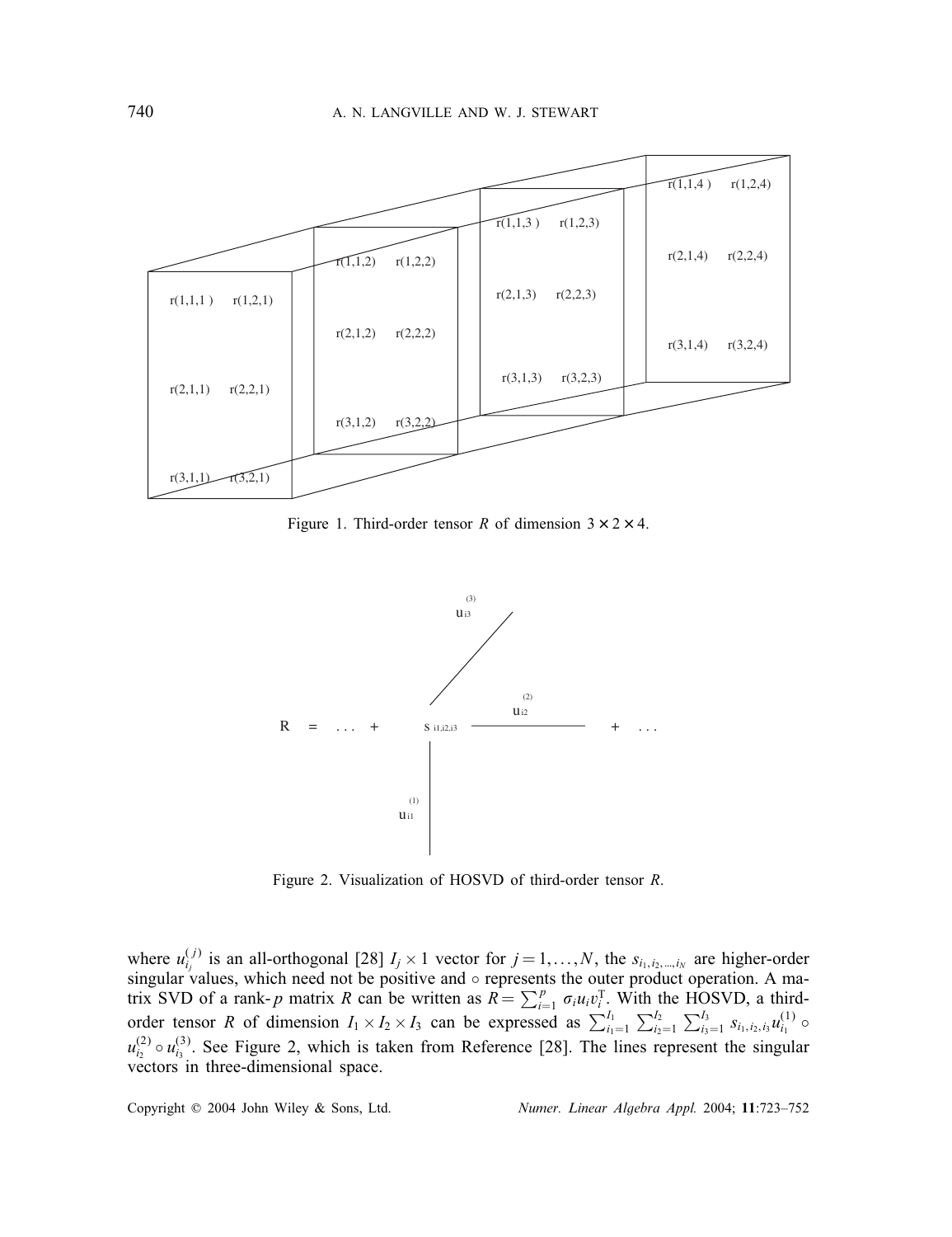## *5.1. Finding higher-order NKP for a general matrix*

We use the HOSVD to find a SAN NKP preconditioner. In the first step, we extend Pitsianis and Van Loan's work to solve the problem,  $\min \|R - A_1 \otimes A_2 \otimes \cdots \otimes A_N\|_F^2$ , for a general matrix R. We would like to approximate some rearrangement  $\tilde{R}$  of R by an outer product of N vectors  $(a_1 \circ a_2 \circ \cdots \circ a_N)$ . In the end, we hope that reversing the vectorizing operation will give us the optimal approximation matrices  $A_1, A_2, \ldots, A_N$ . Knowledge of multilinear algebra reveals that the rearrangement  $\tilde{R}$  of R should be an Nth-order tensor since the outer product of N vectors is an Nth-order tensor. Thus, just as in the matrix case  $A \otimes B$ , we define a rearrangement operation so that

$$
\min ||R - A_1 \otimes A_2 \otimes \cdots \otimes A_N||_F^2 = \min ||\tilde{R} - a_1 \circ a_2 \circ \cdots \circ a_N||_F^2
$$

where  $a_1 = \text{vec}(A_1), a_2 = \text{vec}(A_2),..., a_N = \text{vec}(A_N), \tilde{R}$  is an Nth-order tensor and  $a_1 \circ a_2 \circ \cdots \circ a_N$ is a rank-1 Nth-order tensor.

First, we define our rearrangement operation. Then, we prove that with this definition the sums of squares in the above equation match. In the most general case, we want to approximate the  $m_1m_2\cdots m_N \times n_1n_2\cdots n_N$  matrix R by  $A_1 \otimes A_2 \otimes \cdots \otimes A_N$ , where  $A_1$  is  $m_1 \times n_1$ ,  $A_2$  is  $m_2 \times n_2$  and  $A_N$  is  $m_N \times n_N$ . The matrix R consists of  $m_1n_1$  blocks, each of size  $m_2 \cdots m_N \times n_2 \cdots n_N$ . We label the  $(i, j)$  block of R as  $R_{i,j}$ . Define a rearrangement operation,  $\Gamma_N(R)$ , which, when applied to a matrix R of dimension  $m_1m_2\cdots m_N \times n_1n_2\cdots n_N$  results in an Nth-order tensor  $\tilde{R}$  of dimension  $m_1n_1 \times m_2n_2 \times \cdots \times m_Nn_N$ . Define  $\Gamma_N(R)$  recursively as follows: vectorize the  $m_1n_1$  blocks of the matrix R, and then apply  $\Gamma_{N-1}(R_{i,j})$  to each block. The scalars  $m_i$  and  $n_i$  are the user-defined dimensions of the NKP matrix  $A_i$ . The only restriction is that the dimension of the Kronecker product of the NKP matrices  $A_1, A_2, \ldots, A_N$ match that of R. Pitsianis and Van Loan defined  $\Gamma_2(R)$  in Reference [22].  $\Gamma_2(R)$  takes the matrix R and transforms it into a 2nd-order tensor so that the sum of squares of  $||R - A \otimes B||$ are identical to those of  $\|\tilde{R} - a \circ b\|$ . We now describe  $\Gamma_3(R)$  with an example. Suppose we approximate  $R \in \mathbb{R}^{\{2 \times 12\}}$  with  $A \otimes B \otimes C$ , where A is 2 × 2, B is 2 × 2 and C is 3 × 3. The dimensions of  $A$ ,  $B$  and  $C$  are arbitrarily chosen with the lone restriction that these dimensions are conformable with the dimension of R. R is then composed of four blocks, each of size  $6 \times 6$ . To distinguish between matrix blocks and matrix elements we use the following notation: matrix blocks are capitalized with subscripted indices while matrix elements are lowercase with indices in parentheses.

$$
R = \begin{pmatrix} R_{1,1} & R_{1,2} \\ R_{2,1} & R_{2,2} \end{pmatrix}
$$
  
= 
$$
\begin{pmatrix} r(1,1) & r(1,2) & \cdots & r(1,6) & r(1,7) & r(1,8) & \cdots & r(1,12) \\ \vdots & \ddots & \vdots & \vdots & \ddots & \vdots \\ \frac{r(6,1) & r(6,2) & \cdots & r(6,6) & r(6,7) & r(6,8) & \cdots & r(6,12) \\ \vdots & \ddots & \vdots & \vdots & \ddots & \vdots \\ r(12,1) & r(12,2) & \cdots & r(12,6) & r(12,7) & r(12,8) & \cdots & r(12,12) \end{pmatrix}
$$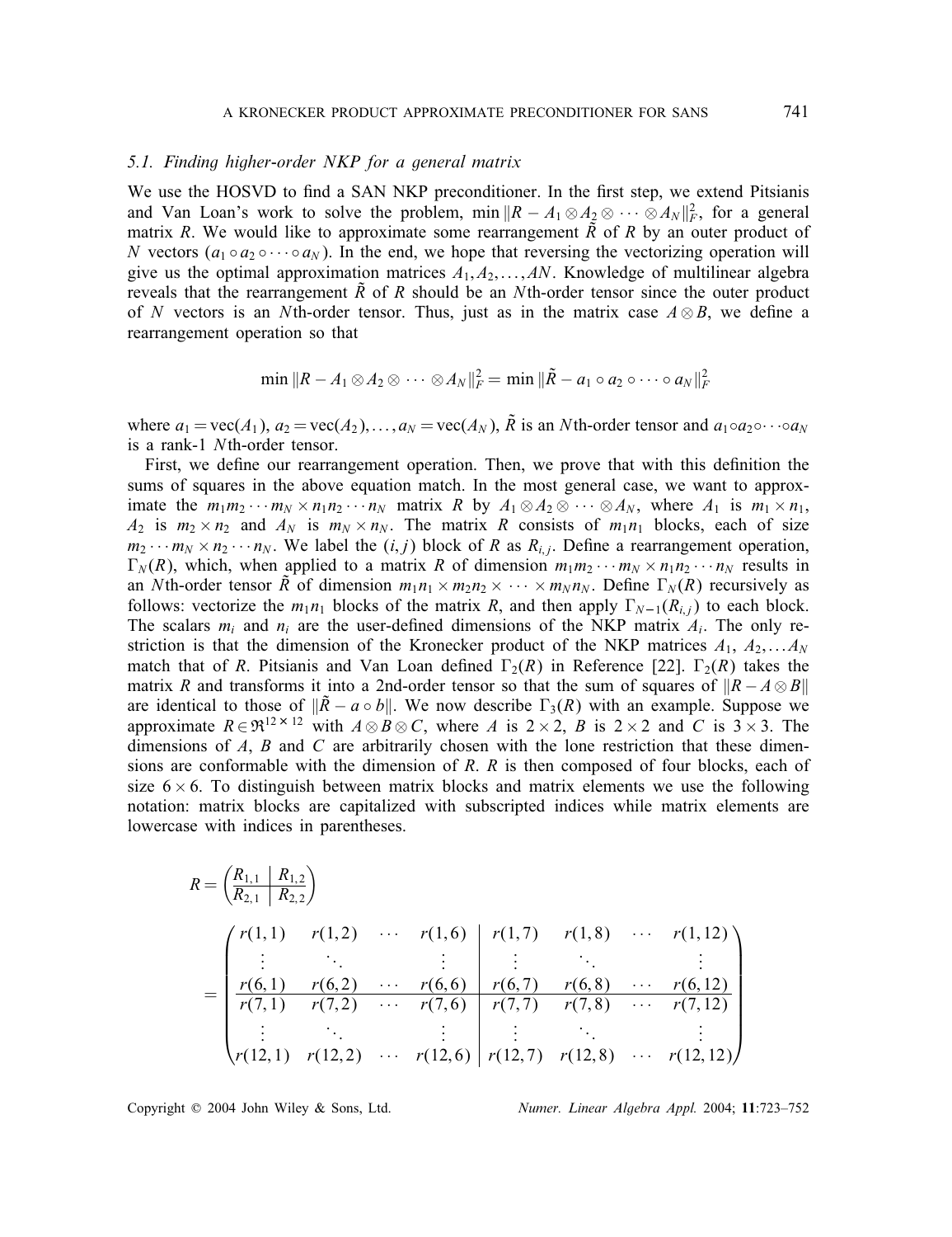

Figure 3. Visualization of third-order tensor  $\tilde{R}$  of dimension  $4 \times 4 \times 9$ .

The rearrangement operation transforms the matrix R into a third-order tensor  $\tilde{R} = \Gamma_3(R)$ .  $\Gamma_3(R)$  is a third-order tensor of dimension  $4 \times 4 \times 9$  and is represented in Figure 3.

We now prove that the higher-order rearrangement operation accomplishes the desired transformation.

#### *Theorem 5.1*

 $A_1$  is an  $m_1 \times n_1$  matrix,  $A_2$  is an  $m_2 \times n_2$  matrix and  $A_N$  is an  $m_N \times n_N$  matrix. R is an  $m_1m_2 \ldots m_N \times n_1n_2 \ldots n_N$  matrix.  $\Gamma_N(R)$  is the rearrangement of the matrix R into an Nth-order tensor of dimension  $m_1 n_1 \times m_2 n_2 \times ... \times m_N n_N$ . Then  $||R - A_1 \otimes A_2 \otimes ... \otimes A_N||_F^2 = ||\Gamma_N(R) - \Gamma_N(R)||_F^2$  $a_1 \circ a_2 \circ \cdots \circ a_N ||_F^2$ , where  $a_1 = \text{vec}(A_1)$ ,  $a_2 = \text{vec}(A_2)$ , ...,  $a_N = \text{vec}(A_N)$ .

#### *Proof*

We prove that  $||R - A_1 \otimes A_2 \otimes \cdots \otimes A_N||_F^2 = ||\Gamma_N(R) - a_1 \circ a_2 \circ \cdots \circ a_N||_F^2$  by induction. This proof uses the fact that an Nth-order tensor consists of several  $N - 1$ st-order tensors. For the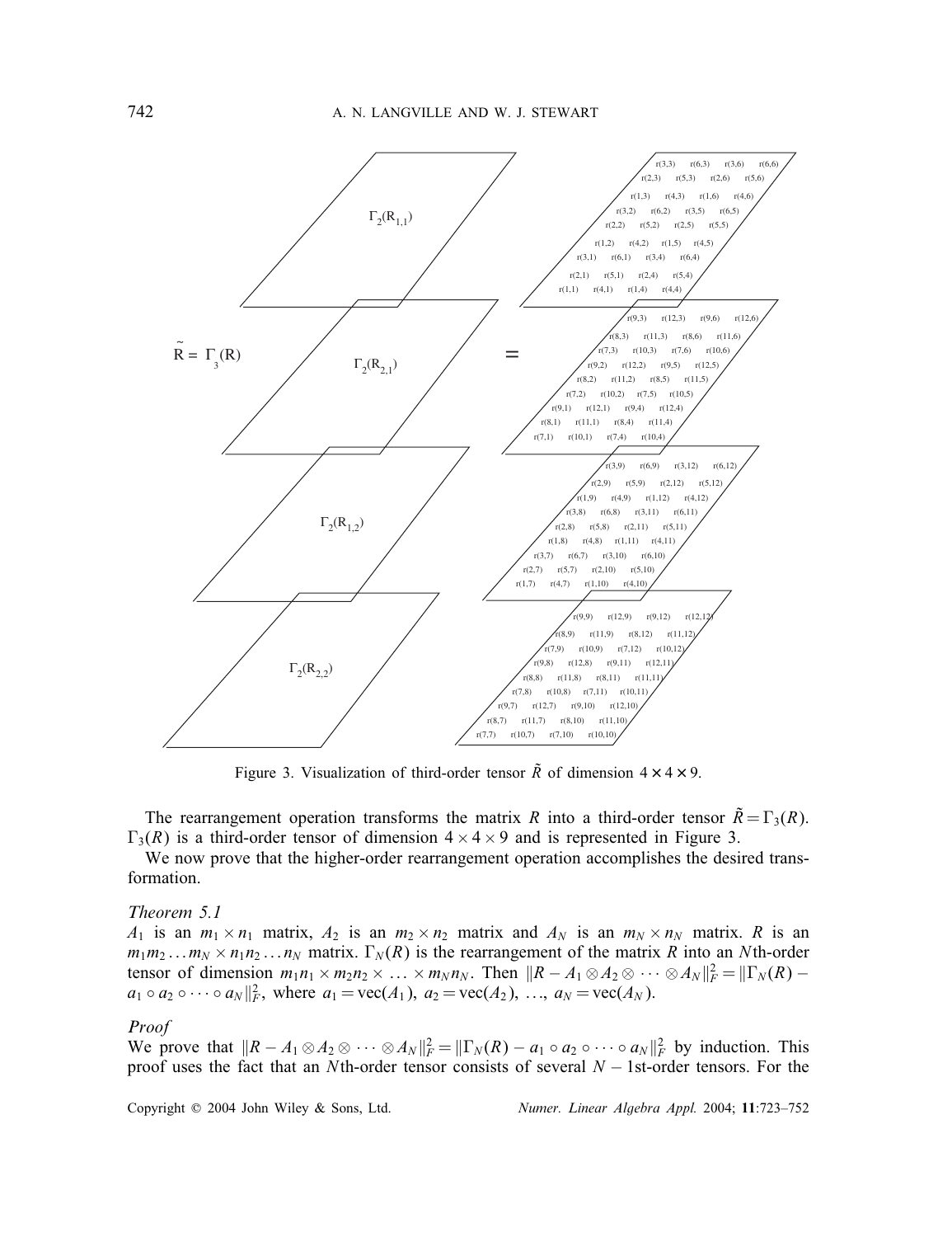base case, we show that  $||R - A_1 \otimes A_2 \otimes A_3||_F^2 = ||\Gamma_3(R) - a_1 \circ a_2 \circ a_3||_F^2$ .

$$
||R - A_1 \otimes A_2 \otimes A_3||_F^2 = \sum_{i=1}^{m_1} \sum_{j=1}^{n_1} ||R_{i,j} - (A_1 \otimes A_2 \otimes A_3)_{i,j}||_F^2
$$
  
= 
$$
\sum_{i=1}^{m_1} \sum_{j=1}^{n_1} ||R_{i,j} - A_{1_{i,j}}(A_2 \otimes A_3)||_F^2
$$

Now we can use the result of Pitsianis and Van Loan which says that  $||R-A_1 \otimes A_2||_F^2 = ||\Gamma_2(R)$  $a_1 \circ a_2 \|_F^2$ .

$$
||R - A_1 \otimes A_2 \otimes A_3||_F^2 = \sum_{i=1}^{m_1} \sum_{j=1}^{n_1} ||\Gamma_2(R_{i,j}) - A_{1_{i,j}}(a_2 \circ a_3)||_F^2
$$
  
= 
$$
\sum_{k=1}^{m_1 n_1} ||R_k - a_{1_k}(a_2 \circ a_3)||_F^2
$$
  
= 
$$
||\Gamma_3(R) - a_1 \circ a_2 \circ a_3||_F^2
$$

where  $a_{1k}$  is the kth element of the  $m_1n_1 \times 1$  vector obtained by the operation vec( $A_1$ ). Given that  $a_{1_k}$  corresponds to the matrix element  $A_{1_{i,j}}$ , then  $R_k$  is defined similarly as the rearrangement of the block matrix  $R_{i,j}$ . The final equality comes from the fact that a third-order tensor  $\Gamma_3(R)$  is actually  $m_1n_1$  second-order tensors and thus the sum of squares of the third-order tensor is the same as the sum of the  $m_1n_1$  sums of squares of the second-order tensors.

For the induction step, we assume  $||R - A_1 \otimes A_2 \otimes \cdots \otimes A_N||_F^2 = ||\Gamma_N(R) - a_1 \circ a_2 \circ \cdots \circ a_N||_F^2$ <br>and show that  $||R - A_1 \otimes A_2 \otimes \cdots \otimes A_N \otimes A_{N+1}||_F^2 = ||\Gamma_{N+1}(R) - a_1 \circ a_2 \circ \cdots \circ a_N \circ a_{N+1}||_F^2$ .

$$
||R - A_1 \otimes A_2 \otimes \cdots \otimes A_N \otimes A_{N+1}||_F^2 = \sum_{i=1}^{m_1} \sum_{j=1}^{n_1} ||R_{i,j} - (A_1 \otimes A_2 \otimes \cdots \otimes A_{N+1})_{i,j}||_F^2
$$
  
\n
$$
= \sum_{i=1}^{m_1} \sum_{j=1}^{n_1} ||R_{i,j} - A_{1_{i,j}}(A_2 \otimes A_3 \otimes \cdots \otimes A_{N+1})||_F^2
$$
  
\n
$$
= \sum_{i=1}^{m_1} \sum_{j=1}^{n_1} ||\Gamma_N(R_{i,j}) - A_{1_{i,j}}(a_2 \circ a_3 \circ \cdots \circ a_{N+1})||_F^2
$$
  
\n
$$
= \sum_{k=1}^{m_1 n_1} ||R_k - a_{1_k}(a_2 \circ a_3 \circ \cdots \circ a_{N+1})||_F^2
$$
  
\n
$$
= ||\Gamma_{N+1}(R) - a_1 \circ a_2 \circ \cdots \circ a_{N+1}||_F^2
$$

In the two-dimensional matrix case we approximate the matrix  $\tilde{R}$  by the outer product of two vectors ( $a \circ b = ab^T$ ). The truncated SVD provided the optimal a, b vectors for the rank-1 approximation problem. Unfortunately, we now discover an important difference between multilinear algebra and linear algebra. de Lathauwer proves that, unlike the matrix case, the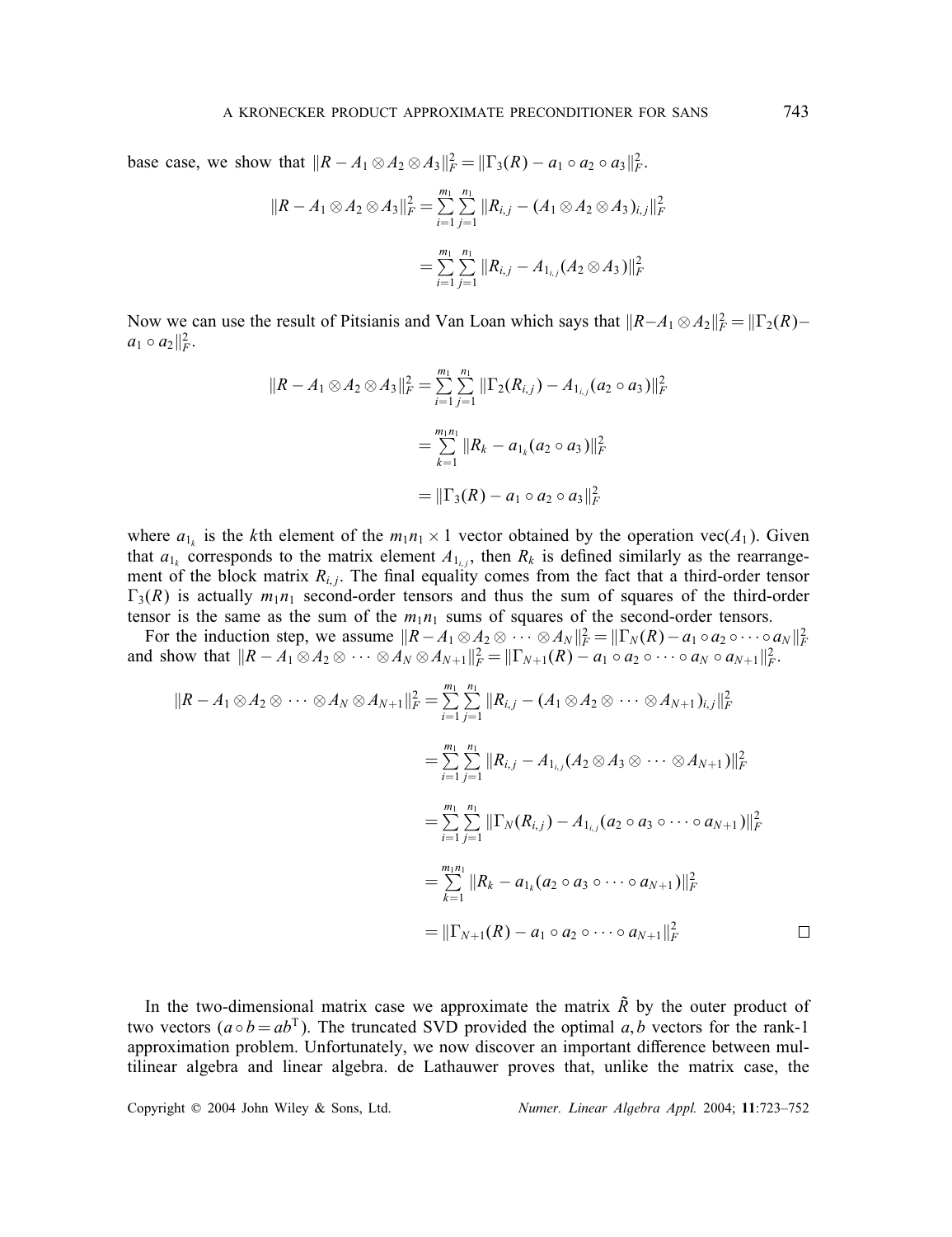truncated HOSVD does not provide the best rank-1 approximation of an Nth-order tensor. He provides a complicated algorithm (which requires the formation of the Nth-order tensor  $\tilde{R}$ and a tensor-matrix multiplication algorithm) in Reference [30] that does find the best rank-1 approximation of an Nth-order tensor. However, de Lathauwer also states that, while the truncated HOSVD does not provide the best rank-1 approximation, it does generally provide a *good* rank-1 approximation. Thus, using the truncated HOSVD we have

$$
a_1 \approx s_{1,1,\dots,1} u_1^{(1)}
$$
  
\n
$$
a_2 \approx u_1^{(2)}
$$
  
\n:  
\n:  
\n
$$
a_N \approx u_1^{(N)}
$$

where  $s_{1,1,\dots,1}$  is the first pseudosingular value of  $\tilde{R}$ , and  $u_1^{(j)}$  are the first singular vectors of  $\tilde{R}$ . Then,  $a_1 \circ a_2 \circ \cdots \circ a_N$  hopefully provides a good rank-1 approximation of the Nthorder tensor  $\tilde{R}$ . And reversing the vectorizing operation,  $A_1 \otimes A_2 \otimes \cdots \otimes A_N$  provides a good approximation of the original matrix R. Finally, we have the desired result. Although this result is not as neat and exact as Pitsianis and Van Loan's optimal two-matrix case, it is a nice starting approximation. Ultimately, we are only interested in finding a suitable *approximate* preconditioner for SANs.

#### *5.2. Finding higher-order NKP for a SAN matrix*

This is all very promising news theoretically, but practically we would rather not form or store the Nth-order tensor  $\tilde{R}$ . Thus, we now find the optimal  $A_1, A_2, \ldots, A_N$  matrices without forming  $\tilde{R}$ , or finding the HOSVD of  $\tilde{R}$ . We extend Pitsianis and Van Loan's work on matrices with special structure. The goal is solving the problem min  $||Q - A_1 \otimes A_2 \otimes \cdots \otimes A_N||_F^2$ , where Q is the SAN descriptor with the special structure,  $\sum_{j=1}^{T} \otimes_{i=1}^{N} Q_j^{(i)}$ . In the optimal two-matrix case when  $R = \sum_{j=1}^{T} \otimes_{i=1}^{2} Q_j^{(i)}$ , the optimal A and B matrices are linear combinations of the  $Q_j^{(i)}$ matrices,  $A = \alpha_1 Q_1^{(1)} + \alpha_2 Q_2^{(1)} + \cdots + \alpha_T Q_T^{(1)}$  and  $B = \beta_1 Q_1^{(2)} + \beta_2 Q_2^{(2)} + \cdots + \beta_T Q_T^{(2)}$ . Does this fact extend to  $A_1, A_2,..., A_N$ ? Is  $A_1 = \alpha_1 Q_1^{(1)} + \alpha_2 Q_2^{(1)} + \cdots + \alpha_T Q_T^{(1)}$ ,  $A_2 = \beta_1 Q_1^{(2)} + \beta_2 Q_2^{(2)} +$  $\cdots + \beta_T Q_T^{(2)}, \ldots$ , and  $A_N = \eta_1 Q_1^{(N)} + \eta_2 Q_2^{(N)} + \cdots + \eta_T Q_T^{(N)}$ ? The answer to this question is 'Yes, approximately'.

*Theorem 5.2* Let  $Q = \sum_{j=1}^{T} \otimes_{i=1}^{N} Q_j^{(i)}$  be the SAN descriptor. Then the approximate NKP matrices  $A_1$ ,  $A_2,\ldots,A_N$  such that  $Q \approx A_1 \otimes A_2 \otimes \cdots \otimes A_N$  follow:  $A_1 \approx \alpha_1 Q_1^{(1)} + \alpha_2 Q_2^{(1)} + \cdots + \alpha_T Q_T^{(1)}$ ,  $A_2 \approx \beta_1$  $Q_1^{(2)} + \beta_2 Q_2^{(2)} + \cdots + \beta_T Q_T^{(2)}, \dots$ , and  $A_N \approx \eta_1 Q_1^{(N)} + \eta_2 Q_2^{(N)} + \cdots + \eta_T Q_T^{(N)}$ .

## *Proof*

de Lathauwer has proven that every Nth-order tensor  $\tilde{R}$  of dimension  $I_1 \times I_2 \times \cdots \times I_N$  has a HOSVD:

$$
\tilde{R} = S \times_1 U^{(1)} \times_2 U^{(2)} \times_3 \cdots \times_N U^{(N)}
$$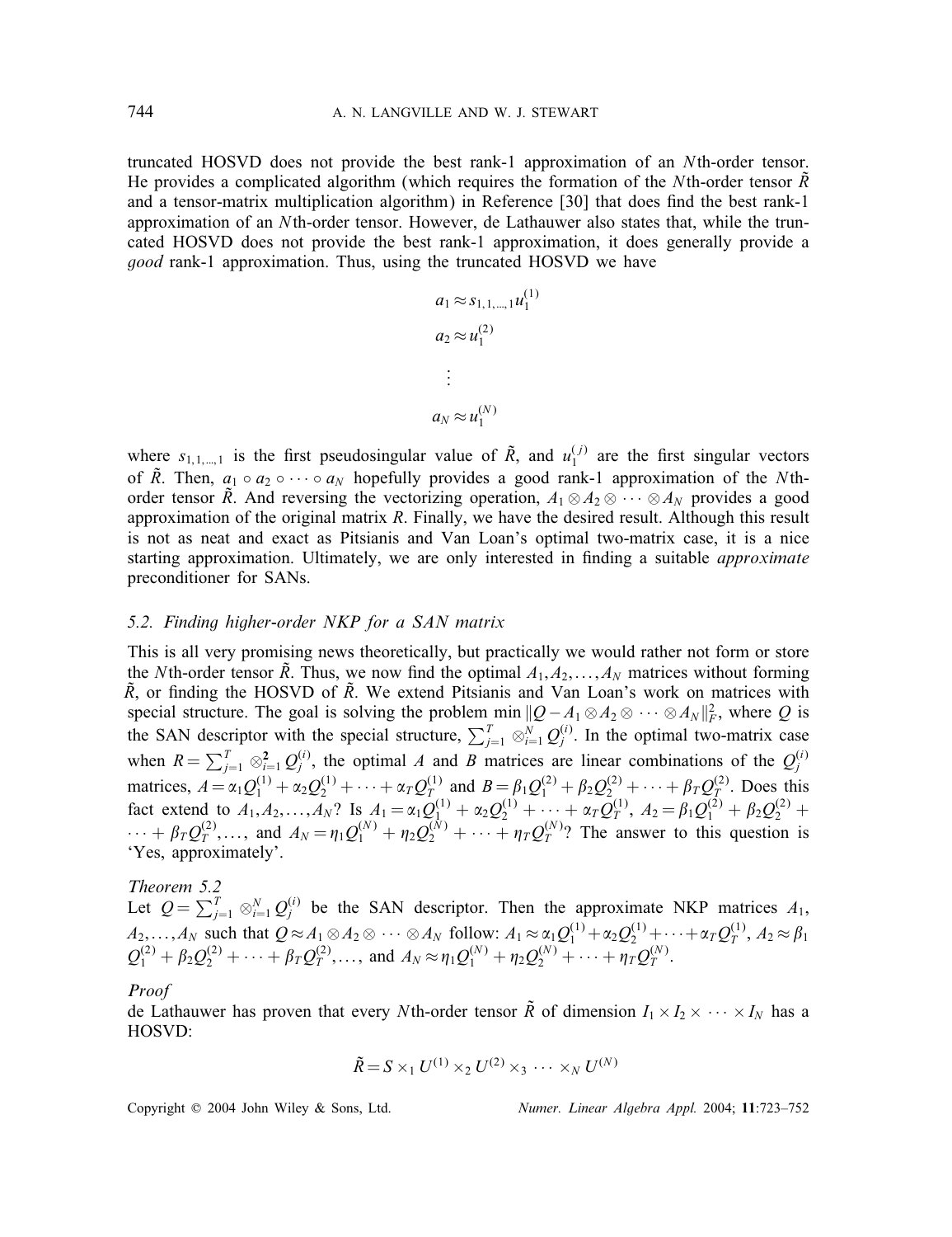where  $U^{(n)} = [U_1^{(1)}U_2^{(2)} \cdots U_{l_N}^{(n)}]$  is a unitary  $(I_N \times I_N)$  matrix, S is an Nth-order tensor of dimension  $I_1 \times I_2 \times \cdots \times I_N$  and  $\times_j$  represents tensor-matrix multiplication along dimension j as detailed in Reference [28]. Using the unfolding operation in Reference [28], we 'unfold' the Nth-order tensors into matrices. An Nth-order tensor  $\tilde{R}$  can be unfolded along any of its N dimensions. Without loss of generality, suppose  $\tilde{R}$  is unfolded along the  $P(1)$  dimension and is represented in matrix terms as

$$
\tilde{R}_{P(1)} = U^{(P(1))} S[U^{(P(2))} \otimes \cdots \otimes U^{(P(N))}]^{\mathrm{T}}
$$

where the unfolded matrix  $R_{P(1)}$  has dimension  $I_{P(1)} \times I_{P(2)} \cdots I_{P(N)}$ , S has dimension  $I_{P(1)} \times I_{P(2)}$  $\cdots I_{P(N)}$  and  $P(1, 2, \ldots, N)$  is a particular permutation of  $(1, 2, \ldots, N)$  with  $P(i)$  representing the *i*th element of that permutation. Then  $\tilde{R}_{P(1)}$  has a matrix SVD [28] given by

$$
\tilde{R}_{P(1)} = U^{P(1)} \Sigma^{P(1)} V^{P(1)T}
$$

where  $\Sigma^{P(1)}$  has dimension  $I_{P(1)} \times I_{P(1)}$  and is a diagonal matrix containing the singular values of the matrix  $\tilde{R}_{P(1)}$ ,  $V^{P(1)}$  which has dimension  $I_{P(2)} \dots I_{P(N)} \times I_{P(1)}$  is an orthogonal matrix defined by  $V^{(1)T} = \tilde{S}_{P(1)}[U^{P(2)} \otimes \cdots \otimes U^{P(N)}]^T$ .  $\tilde{S}_{P(1)}$  is a normalized version of the tensor S unfolded to the matrix  $S_{P(1)}$ . Specifically,  $S_{P(1)} = \sum_{i}^{P(1)} \tilde{S}_{P(1)}$  [28]. Since  $V^{P(1)}$  is orthogonal and  $\Sigma^{P(1)}$  is a square diagonal matrix, we can isolate  $U_1^{P(1)}$ , the first column of

$$
U_1^{P(1)} = [\tilde{R}_{P(1)} V^{P(1)} (\Sigma^{P(1)})^{-1}]_1
$$
  
= 
$$
\frac{1}{s_{1,1,\dots,1}} \tilde{R}_{P(1)} V_1^{P(1)}
$$

where  $1/s_{1,1,\dots,1}$  is the  $(1, 1)$  – element of the matrix  $\Sigma^{P(1)}$ . Without loss of generality, assume  $P(1) = 1$ . Thus,

$$
s_{1,1,\dots,1}U_1^{(1)} = \tilde{R}_{(1)}V_1^{(1)}
$$

Now we use  $\tilde{R}$ 's special structure. The original matrix  $R = \sum_{j=1}^{T} \otimes_{i=1}^{N} Q_j^{(i)}$ . Thus,  $\tilde{R} = \sum_{j=1}^{T} q_j^{(1)}$  $\circ q_j^{(2)} \circ \cdots \circ q_j^{(N)}$ . Unfolding the tensor  $\tilde{R}$  into a matrix gives

$$
\tilde{R} = \sum_{j=1}^T q_j^{(1)} (q_j^{(2)} \otimes \cdots \otimes q_j^{(N)})^{\mathrm{T}}
$$

Hence,

$$
s_{1,1,\dots,1}U_1^{(1)} = \sum_{j=1}^T q_j^{(1)}(q_j^{(2)} \otimes \cdots \otimes q_j^{(N)})^{\mathrm{T}} [U^{(P(2))} \otimes \cdots \otimes U^{(P(N))}]_1
$$

Let the scalar product  $(q_j^{(2)} \otimes \cdots \otimes q_j^{(N)})^T [U^{(P(2))} \otimes \cdots \otimes U^{(P(N))}]_1 = \alpha_j$ . Then  $s_{1,1,\dots,1} U_1^{(1)} =$  $\sum_{j=1}^T \alpha_1 q_j^{(1)}$ . Since  $a_1 \approx s_{1,1,\dots,1} U_1^{(1)}$ , then  $a_1$  is approximately a linear combination of the  $q_j^{(1)}$ s. Reversing the vectorizing operation gives the desired result; the matrix  $A_1$  is approximately a linear combination of the input matrices  $Q_j^{(1)}$ s. The proof showing  $a_2$  ( $a_N$ ) is approximately a linear combination of the  $q_j^{(2)}$ s  $(q_j^{(N)}s)$  is similar.  $\Box$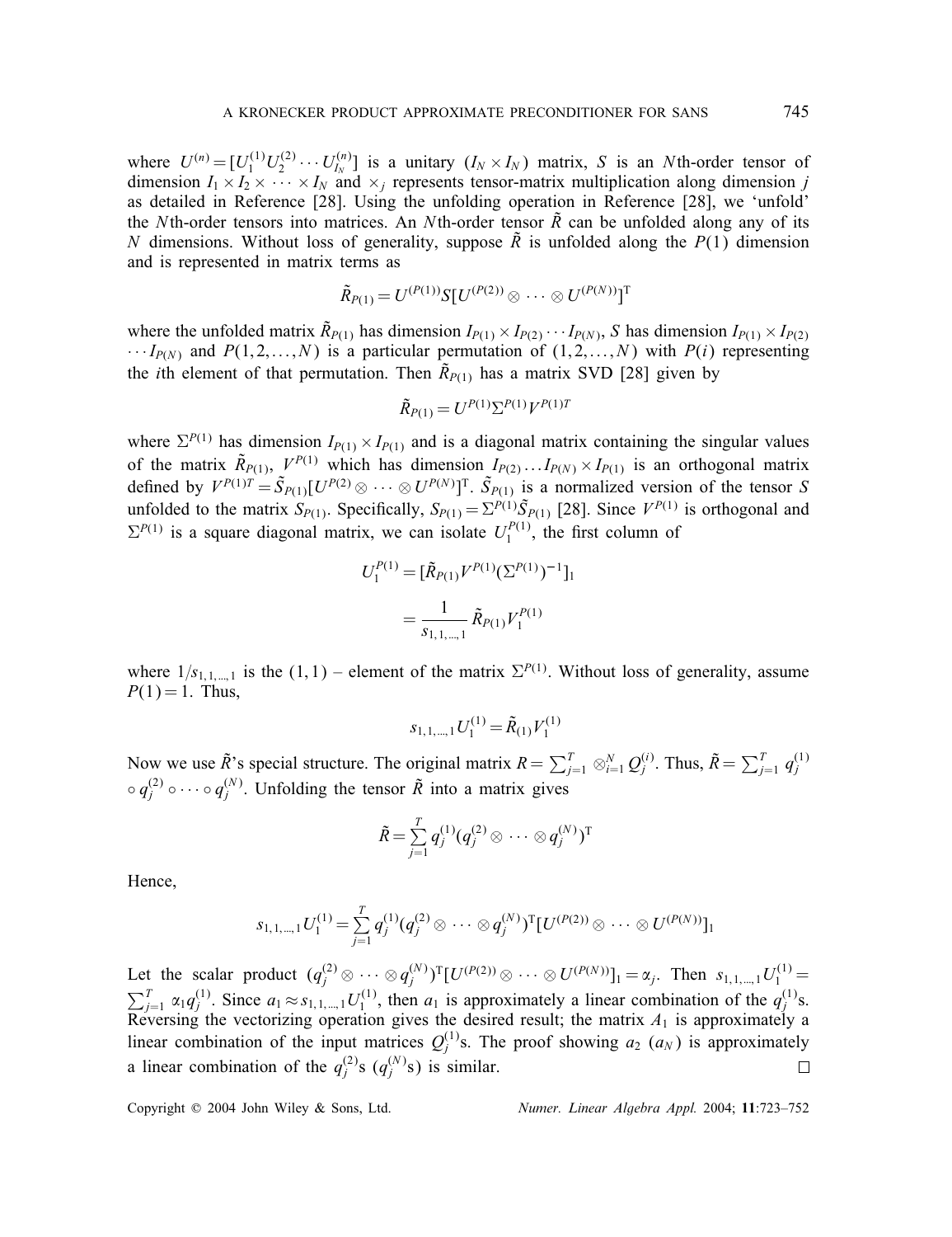Similar to the two-matrix case, the original N-matrix problem is transformed using the trace definition of the squared Frobenius norm:

$$
\|Q - A_1 \otimes A_2 \otimes \cdots \otimes A_N\|_F^2
$$
\n
$$
\approx \left\| \sum_{j=1}^T \otimes_{i=1}^N Q_j^{(i)} - \left( \sum_{j=1}^T \alpha_j Q_j^{(1)} \right) \otimes \left( \sum_{j=1}^T \beta_j Q_j^{(2)} \right) \otimes \cdots \otimes \left( \sum_{j=1}^T \eta_j Q_j^{(N)} \right) \right\|_F^2
$$
\n
$$
= \left[ \sum_{i=1}^T \sum_{j=1}^T \prod_{k=1}^N \text{tr}(Q_i^{(k)T} Q_j^{(k)}) \right] - 2 \left( \sum_{i=1}^T \left[ \prod_{k=1}^N \left( \sum_{j=1}^T \alpha_j^{(k)} \text{tr}(Q_i^{(k)T} Q_j^{(k)}) \right) \right] \right)
$$
\n
$$
+ \prod_{k=1}^N \left[ \sum_{i=1}^T \sum_{j=1}^T \alpha_i^{(k)} \alpha_j^{(k)} \text{tr}(Q_i^{(k)T} Q_j^{(k)}) \right]
$$
\n(3)

In the above equation,  $\alpha_i^{(1)} = \alpha_i$ ,  $\alpha_i^{(2)} = \beta_i$  and  $\alpha_i^{(N)} = \eta_i$  for ease of notation. The unknowns  $\alpha_1, \alpha_2, \ldots, \alpha_T, \beta_1, \beta_2, \ldots, \beta_T, \ldots, \eta_1, \eta_2, \ldots, \eta_T$  (that is, all the  $\alpha_i^{(k)}s$ ) are chosen so that the above nonlinear function is minimized. This nonlinear function of NT variables requires the computation and storage of  $NT(T + 1)/2$  traces. Clearly, as N, the number of automata increases or  $T = 2E + N$ , where E is the number of synchronizing events, grows, this problem transformation becomes impractical.

This drawback relating to the size of the nonlinear optimization problem can be circumvented with the results of Plateau and her co-workers. In practical modelling situations there are typically many automata. However, the number of states in these automata is typically very small; many have only two states. The large number of automata complicates the analysis of the model since the number of embedded loops in numerical algorithms will also be large. Reference [18] shows how the original  $N$  automata can be grouped together so that the number of automata decreases while the size of each automaton increases. Not only does grouping have the effect of speeding up the underlying algorithms, but, in addition, grouping also reduces the number of synchronizing events and/or functional transitions and thereby reduces the complexity even further. After grouping the automata suitably,  $N$  is often less than five. Practically speaking, five grouped automata each of size 100 would enable analysis of huge Markov chains of size  $10^{10}$ . Thus, it is reasonable to expect that after grouping techniques are used, the nonlinear optimization problem in Equation (3) contains less than 80 unknowns.

*5.2.1. Small example A.* The remainder of this section deals with applications of the NKP preconditioner to small artificial examples. First, we apply the NKP preconditioner to a nonsingular system with coefficient matrix  $Q = \sum_{j=1}^{T} \otimes_{i=1}^{3} Q_j^{(i)}$ . Then, we apply the NKP preconditioner to a singular system arising from a small SAN.

For  $Q = \sum_{j=1}^{T} \otimes_{i=1}^{N} Q_j^{(i)}$ , we choose  $N = 3$  and  $T = 3$ .  $Q = Q_1^{(1)} \otimes Q_1^{(2)} \otimes Q_1^{(3)} + Q_2^{(1)} \otimes Q_2^{(2)} \otimes$  $Q_2^{(3)} + Q_3^{(1)} \otimes Q_3^{(2)} \otimes Q_3^{(3)}$ . The matrix Q has the SAN structure by design but since the  $Q_j^{(i)}$  matrices for  $i, j = 1, 2, 3$  are generated randomly, Q is not a SAN. In fact, Q is nonsingular.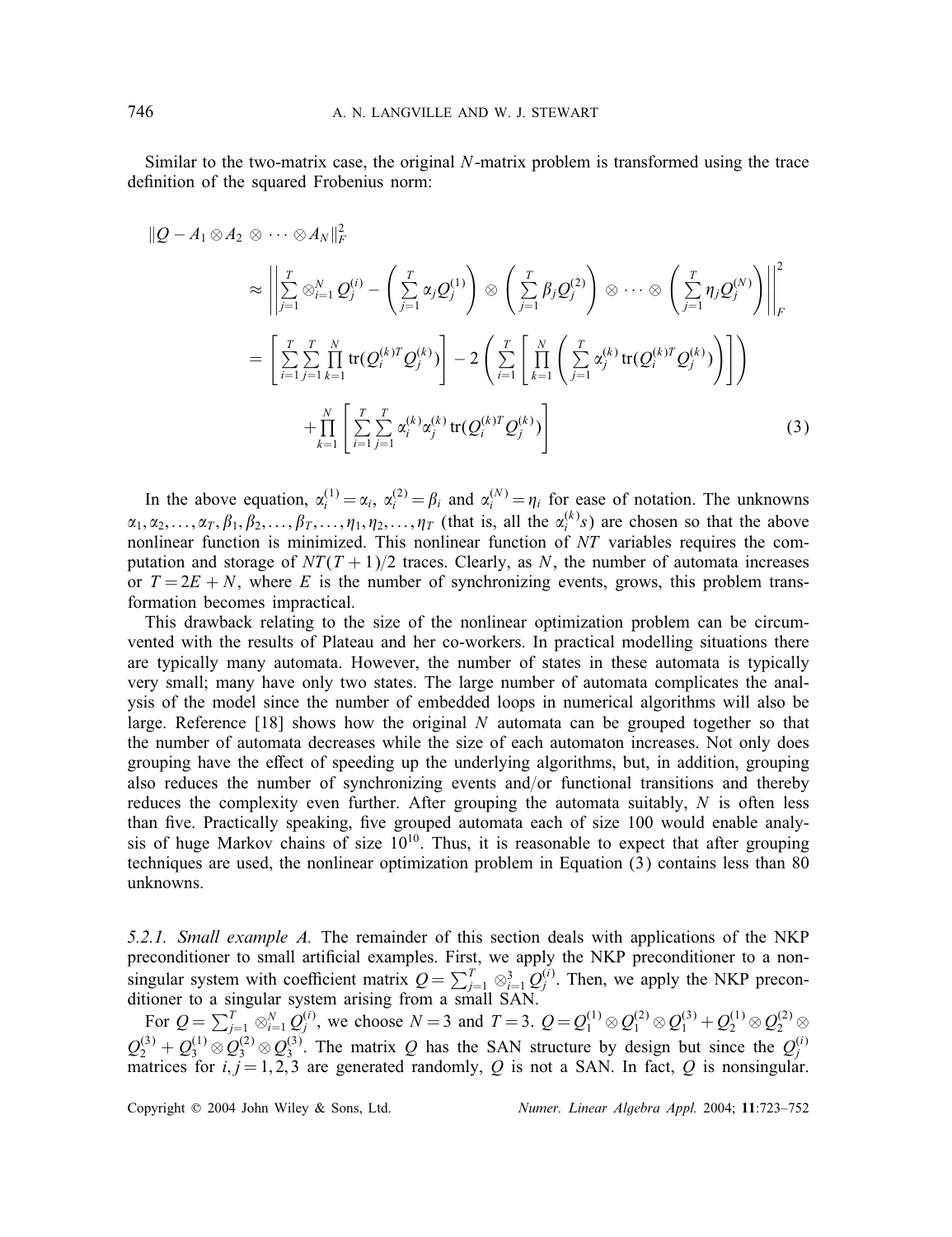Let

$$
Q_1^{(1)} = \begin{pmatrix} 0.1549 & 0.2041 & 0.4310 & 0.7391 \\ 0.5258 & 0.5108 & 0.4035 & 0.6140 \\ 0.2047 & 0.3916 & 0.3058 & 0.9406 \\ 0.1405 & 0.9370 & 0.6563 & 0.1824 \end{pmatrix}
$$
  
\n
$$
Q_2^{(1)} = \begin{pmatrix} 3.5242 & 3.2986 & 7.2004 & 2.0621 \\ 0.9998 & 0.3773 & 6.5241 & 7.2157 \\ 3.3705 & 0.7920 & 1.3297 & 4.3136 \\ 8.7454 & 0.3342 & 7.9736 & 9.2875 \end{pmatrix}
$$
  
\n
$$
Q_3^{(1)} = \begin{pmatrix} 0.4327 & 0.2142 & 0.2849 & 0.0558 \\ 0.6124 & 0.4113 & 0.9867 & 0.5043 \\ 0.3487 & 0.5132 & 0.2643 & 0.7546 \\ 0.8989 & 0.0215 & 0.1360 & 0.9965 \end{pmatrix}
$$
  
\n
$$
Q_1^{(2)} = \begin{pmatrix} 1.6892 & 1.0948 & 0.9524 \\ 1.7891 & 0.8469 & 1.1813 \\ 0.0423 & 1.0725 & 1.6771 \end{pmatrix}, \quad Q_1^{(3)} = \begin{pmatrix} 0.0590 & 0.6475 \\ 0.7470 & 0.1842 \end{pmatrix}
$$
  
\n
$$
Q_2^{(2)} = \begin{pmatrix} 0.6287 & 0.1407 & 0.7140 \\ 0.3458 & 0.9492 & 0.9294 \\ 0.7252 & 0.5216 & 0.0723 \end{pmatrix}, \quad Q_2^{(3)} = \begin{pmatrix} 1.5063 & 1.0292 \\ 0.0452
$$

Since  $Q$  is order 24, we only show the upper left block of  $Q$ .

$$
Q(1:7,1:7) = \begin{pmatrix} 3.6900 & 2.5575 & 1.1395 & 0.7423 & 4.4001 & 2.8771 & 3.3112 \\ 0.6914 & 6.4420 & 0.5986 & 2.0307 & 0.9303 & 7.6925 & 0.5472 \\ 2.0044 & 1.4823 & 5.0960 & 3.5434 & 5.1132 & 3.5434 & 1.8152 \\ 0.4411 & 3.5066 & 0.3075 & 8.8268 & 0.4827 & 8.8753 & 0.4129 \\ 3.9318 & 2.6607 & 3.1883 & 2.1301 & 0.5820 & 0.4889 & 3.6444 \\ 0.2161 & 6.8078 & 0.6887 & 5.5756 & 0.4204 & 1.0499 & 0.1620 \\ 1.4760 & 1.3742 & 0.7873 & 0.6904 & 1.9557 & 1.3306 & 0.7284 \end{pmatrix}
$$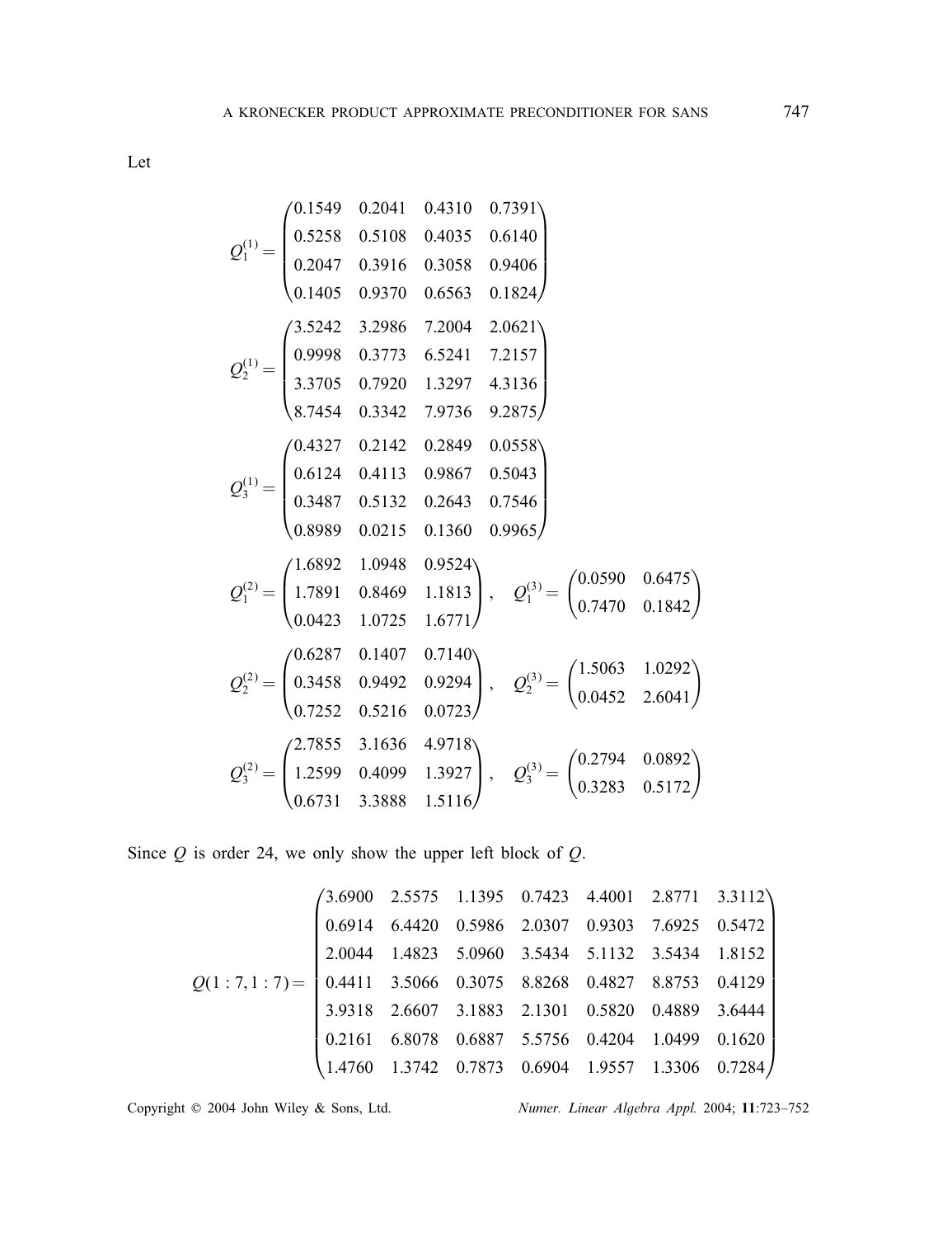To find the NKP  $A_1 \otimes A_2 \otimes A_3$  of Q, we use the nonlinear minimization problem of equation  $(3)$ . Using the nonlinear optimization software MCS [24], in a fraction of a second we find  $\alpha = [0.2651 \ 1.304 \ 0.7417]^\text{T}$ ,  $\beta = [0.0180 \ 2.000 \ 0.0346]^\text{T}$  and  $\gamma = [0.0326 \ 0.3379 \ 0.0922]^\text{T}$ , where  $\alpha$  is the vector of linear coefficients for  $A_1$ ,  $\beta$  for  $A_2$  and  $\gamma$  for  $A_3$ . The algorithm terminated after stagnation for 60 successive iterations. Since  $A_1 \approx \alpha_1 Q_1^{(1)} + \alpha_2 Q_2^{(1)} + \alpha_3 Q_3^{(1)}$ ,  $A_2 \approx \beta_1 Q_1^{(2)} + \beta_2 Q_2^{(2)} + \beta_3 Q_3^{(2)}$  and  $A_3 \approx \gamma_1 Q_1^{(3)} + \gamma_2 Q_2^{(3)} + \gamma_3 Q_3^{(3)}$ , we replace the approximation sign with an equal sign and form

$$
A_1 = \begin{pmatrix} 4.9593 & 4.5161 & 9.7184 & 2.9273 \\ 1.8979 & 0.9326 & 9.3496 & 9.9497 \\ 4.7098 & 1.5176 & 2.0117 & 6.4362 \\ 12.1123 & 0.7003 & 10.6764 & 12.9030 \end{pmatrix}
$$

$$
A_2 = \begin{pmatrix} 1.3843 & 0.4106 & 1.6171 \\ 0.7674 & 1.9277 & 1.9283 \\ 1.4745 & 1.1797 & 0.2271 \end{pmatrix}, \quad A_3 = \begin{pmatrix} 0.5366 & 0.3771 \\ 0.0699 & 0.9336 \end{pmatrix}
$$

Now compare the top left block of the NKP with the original  $Q$  matrix.

$$
(A_1 \otimes A_2 \otimes A_3)(1:7,1:7) = \begin{pmatrix} 3.6841 & 2.5885 & 1.0927 & 0.7678 & 4.3038 & 3.0240 & 3.3548 \\ 0.4798 & 6.4090 & 0.1423 & 1.9010 & 0.5605 & 7.4871 & 0.4369 \\ 2.0423 & 1.4350 & 5.1304 & 3.6048 & 5.1320 & 3.6059 & 1.8597 \\ 0.2660 & 3.5528 & 0.6681 & 8.9251 & 0.6683 & 8.9278 & 0.2422 \\ 3.9243 & 2.7573 & 3.1395 & 2.2059 & 0.6045 & 0.4247 & 3.5735 \\ 0.5111 & 6.8268 & 0.4089 & 5.4616 & 0.0787 & 1.0516 & 0.4654 \\ 1.4098 & 0.9906 & 0.4182 & 0.2938 & 1.6470 & 1.1572 & 0.6928 \end{pmatrix}
$$

The NKP is not as close to  $Q$  as in the previous two-dimensional example from Section 7.2.1 but, nevertheless, the NKP preconditioned iteration matrix MQ (where  $M = A_1^{-1} \otimes A_2^{-1} \otimes A_3^{-1}$ ) is still relatively close to the identity, the ideal preconditioned system for this nonsingular Q.

$$
MQ(1:7,1:7) = \begin{pmatrix} 1.0920 & -0.0193 & -0.0947 & -0.0468 & -0.0727 & -0.0520 & 0.0201 \\ -0.0583 & 1.0465 & -0.0078 & -0.0976 & -0.0173 & -0.0828 & -0.0191 \\ 0.0284 & 0.0121 & 1.1466 & -0.0201 & 0.0649 & -0.0247 & 0.0163 \\ 0.0010 & 0.0283 & -0.0733 & 1.0891 & -0.0346 & 0.0389 & 0.0109 \\ -0.0331 & -0.0685 & 0.0113 & -0.0052 & 1.0676 & -0.0103 & -0.0337 \\ -0.0394 & -0.0597 & -0.0066 & 0.0064 & -0.0455 & 1.0317 & 0.0060 \\ -0.0171 & -0.0010 & -0.0126 & 0.0382 & -0.0166 & 0.0460 & 0.9939 \end{pmatrix}
$$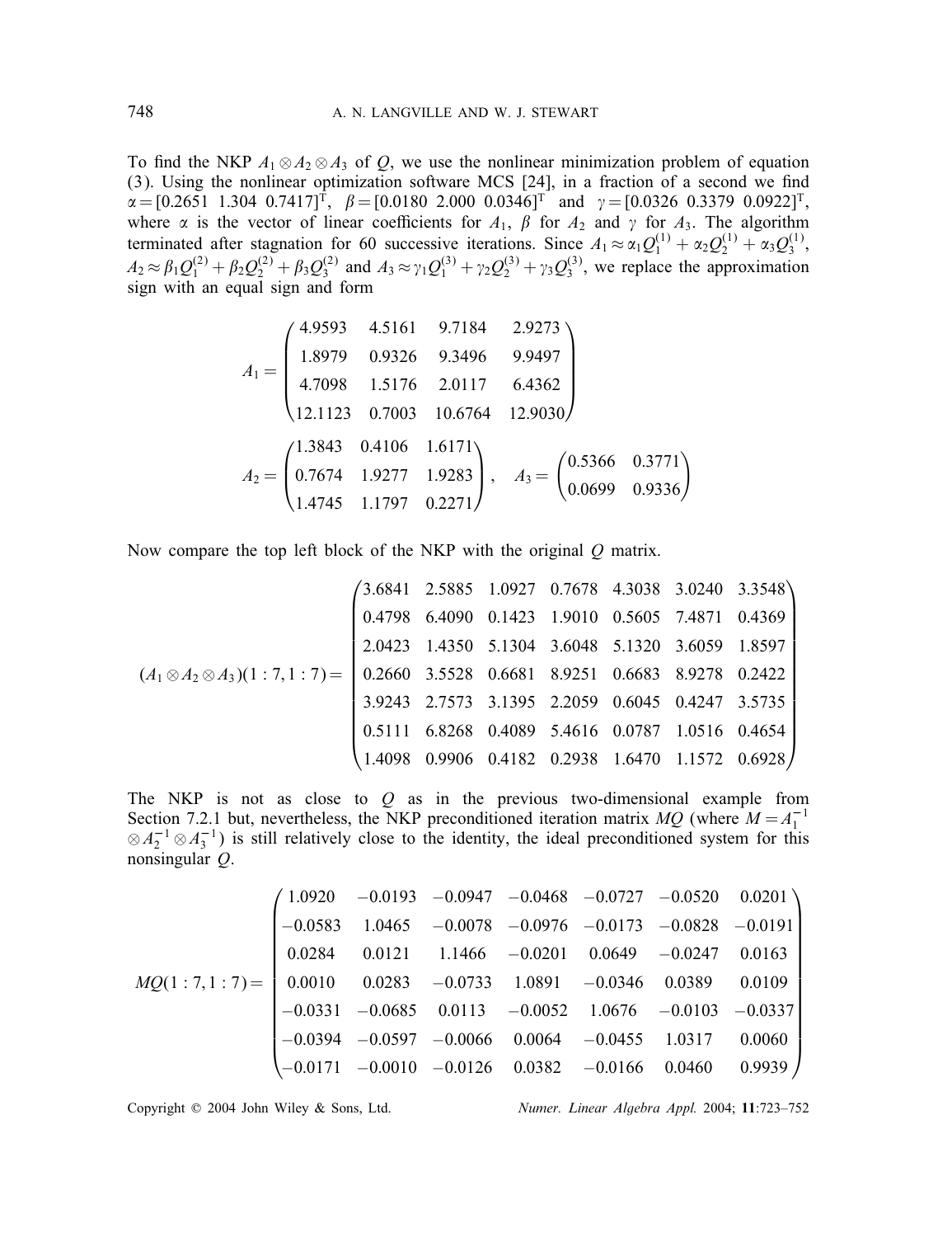

Figure 4. SAN queueing network.

Since rough estimates of an approximate inverse often produce effective preconditioners [26], we apply this NKP preconditioner to the well-conditioned system  $Qx = e$  to observe its behaviour. The right-hand side was arbitrarily chosen as e. Unpreconditioned full GMRES with a termination criterion that the maximum norm of the residual vector be less than  $10^{-8}$ requires 24 iterations to converge to the solution  $x$ , while the NKP preconditioned full GMRES only takes eight iterations. The  $ILU$  preconditioner with a threshold of .01 converges in five iterations. In terms of the number of iterations, the NKP preconditioner compares favourably with other preconditioners even extending beyond the two-dimensional NKP  $A_1 \otimes A_2$  to the three-dimensional NKP  $A_1 \otimes A_2 \otimes A_3$ .

*5.2.2. Small example B.* We apply the NKP preconditioner to a small SAN. Thus, the coef ficient matrix is singular with rank  $n - 1$ . We apply the various preconditioners of Section 3 to the SAN described in detail in Reference [12]. This example is a small queueing network consisting of two exponential, finite-capacity, single server stations. See Figure 4.

Two stochastic automata can be used to model this system, which has one synchronizing event and no functional transition rates. We choose the following parameters:

$$
\lambda = 13, \quad \mu = 15, \quad \nu = 11, \quad p = 0.7, \quad C_1 = 9, \quad C_2 = 7
$$

This results in a model with 80 states and  $N = 2$ ,  $E = 1$ .

Below we show the upper left blocks of the three matrices of interest: the SAN descriptor Q, the nearest Kronecker product  $A \otimes B$  and the NKP preconditioned iteration matrix  $\dot{M}Q$ , where  $M = A^{-1} \otimes B^{-1}$ .

$$
Q(1:7,1:7) = \begin{pmatrix} -13 & 0 & 0 & 0 & 0 & 0 & 0 \\ 11 & -24 & 0 & 0 & 0 & 0 & 0 \\ 0 & 11 & -24 & 0 & 0 & 0 & 0 \\ 0 & 0 & 11 & -24 & 0 & 0 & 0 \\ 0 & 0 & 0 & 11 & -24 & 0 & 0 \\ 0 & 0 & 0 & 0 & 11 & -24 & 0 \\ 0 & 0 & 0 & 0 & 0 & 11 & -24 \end{pmatrix}
$$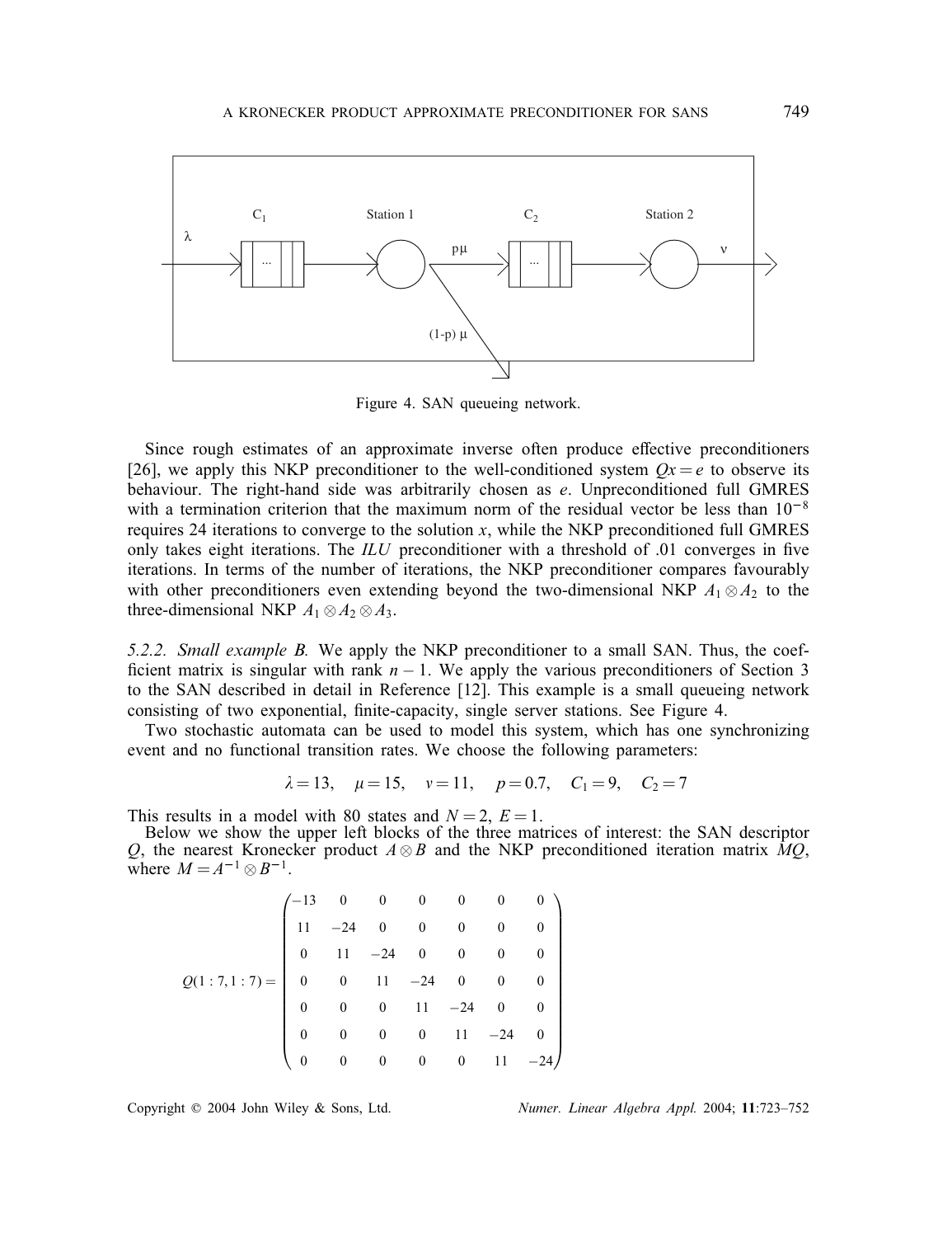|                            | Power method     | GMRES method     |                  |                               |                  | <b>BiCGSTAB</b>  |                  |                  |              |  |
|----------------------------|------------------|------------------|------------------|-------------------------------|------------------|------------------|------------------|------------------|--------------|--|
| Preconditioner             | Iterations       | Time             | Iterations<br>18 |                               | Time             |                  | Iterations<br>48 |                  | Time<br>0.06 |  |
| None                       | 1020             | 0.26             |                  |                               | 1.65             |                  |                  |                  |              |  |
| Neumann                    | 343              | 0.24             |                  | 11                            | 1.08             |                  | 21               |                  | 0.09         |  |
| Indiv. Inv.                | 683              | 0.43             |                  | 9                             | 0.94             |                  | 26               |                  | 0.05         |  |
| Diagonal                   | 811              | 0.22             |                  | 16                            | 1.65             |                  | 46               |                  | 0.06         |  |
| <b>NKP</b>                 | 394              | 0.16             |                  | 8                             | 0.87             |                  | 25               |                  | 0.04         |  |
| ILU0                       | 177              | 0.20             | 9                |                               | 0.91             |                  | 15               |                  | 0.04         |  |
| <b>ILUTH</b>               | 57               | 0.08             |                  | 6                             | 0.70             |                  | 3                |                  | 0.03         |  |
|                            | $-18.5676$       | $-0.7431$        | $\boldsymbol{0}$ | $\mathbf{0}$                  |                  | $\mathbf{0}$     | $\boldsymbol{0}$ | $\boldsymbol{0}$ |              |  |
|                            | 6.6589           | $-25.2265$       | $-0.7431$        | $\boldsymbol{0}$              |                  | $\mathbf{0}$     | $\boldsymbol{0}$ | $\boldsymbol{0}$ |              |  |
|                            | $\boldsymbol{0}$ | 6.6589           | $-25.2265$       | $-0.7431$                     |                  | $\boldsymbol{0}$ | $\boldsymbol{0}$ | $\boldsymbol{0}$ |              |  |
| $(A \otimes B)(1:7,1:7) =$ | $\mathbf{0}$     | $\boldsymbol{0}$ | 6.6589           | $-25.2265$                    |                  | $-0.7431$        | $\boldsymbol{0}$ | $\boldsymbol{0}$ |              |  |
|                            | $\boldsymbol{0}$ | $\mathbf{0}$     | $\mathbf{0}$     | 6.6589                        |                  | $-25.2265$       | $-0.7431$        | $\boldsymbol{0}$ |              |  |
|                            | $\boldsymbol{0}$ | $\mathbf{0}$     | $\mathbf{0}$     | $\mathbf{0}$                  |                  | 6.6589           | $-25.2265$       | $-0.7431$        |              |  |
|                            | $\boldsymbol{0}$ | $\mathbf{0}$     | $\mathbf{0}$     | $\overline{0}$                |                  | $\mathbf{0}$     | 6.6589           | $-25.2265$       |              |  |
|                            | 0.6708           | $-0.2429$        | 0.0071           | $-0.0002$                     | $\boldsymbol{0}$ | $\mathbf{0}$     | $\boldsymbol{0}$ |                  |              |  |
|                            | $-0.2866$        | 0.8937           | $-0.1774$        | 0.0052                        | $-0.0002$        | $\boldsymbol{0}$ | $\mathbf{0}$     |                  |              |  |
|                            | $-0.0751$        | $-0.2282$        | 0.9109           | $-0.1779$                     | 0.0052           | $-0.0002$        | $\mathbf{0}$     |                  |              |  |
| $MQ(1:7,1:7) =$            | $-0.0197$        | $-0.0598$        | $-0.2237$        | 0.9108                        | $-0.1779$        | 0.0052           | $-0.0002$        |                  |              |  |
|                            | $-0.0052$        | $-0.0157$        | $-0.0586$        | $-0.2238$                     | 0.9108           | $-0.1779$        | 0.0052           |                  |              |  |
|                            | $-0.0013$        | $-0.0041$        | $-0.0154$        | $-0.0586$                     | $-0.2238$        | 0.9108           | $-0.1780$        |                  |              |  |
|                            | $-0.0004$        | $-0.0011$        |                  | $-0.0040$ $-0.0153$ $-0.0585$ |                  | $-0.2232$        | 0.9128           |                  |              |  |

Table I. Number of iterations and CPU times for SAN analysis of queueing network example

The NKP,  $A \otimes B$ , captures the structure of Q rather well and the elements in the NKP are close enough to those in  $Q$  to give an iteration matrix  $MQ$  with a diagonally dominant banded structure. While one might hope MQ is closer to  $I - e\pi$ , the ideal preconditioned system for a singular, rank  $n - 1$  system, the NKP preconditioner still serves its purpose of improving the convergence of the iterative methods. Table I clearly shows the success of the two-dimensional NKP preconditioner on this SAN. (An NKP preconditioner with N matrices  $A_1 \otimes A_2 \otimes \cdots \otimes A_N$  is called an N-dimensional NKP.) All experiments were performed on an SUN Ultra 10 workstation running MATLAB programs. The iterative methods used were the power method, iterative GMRES with restarts and BiCGSTAB. For GMRES, the size of the subspace was fixed at 10. For the Neumann preconditioner, we set  $H = 2$ . All iterative procedures stop as soon as the maximum norm of the residual vector becomes smaller than  $10^{-8}$ .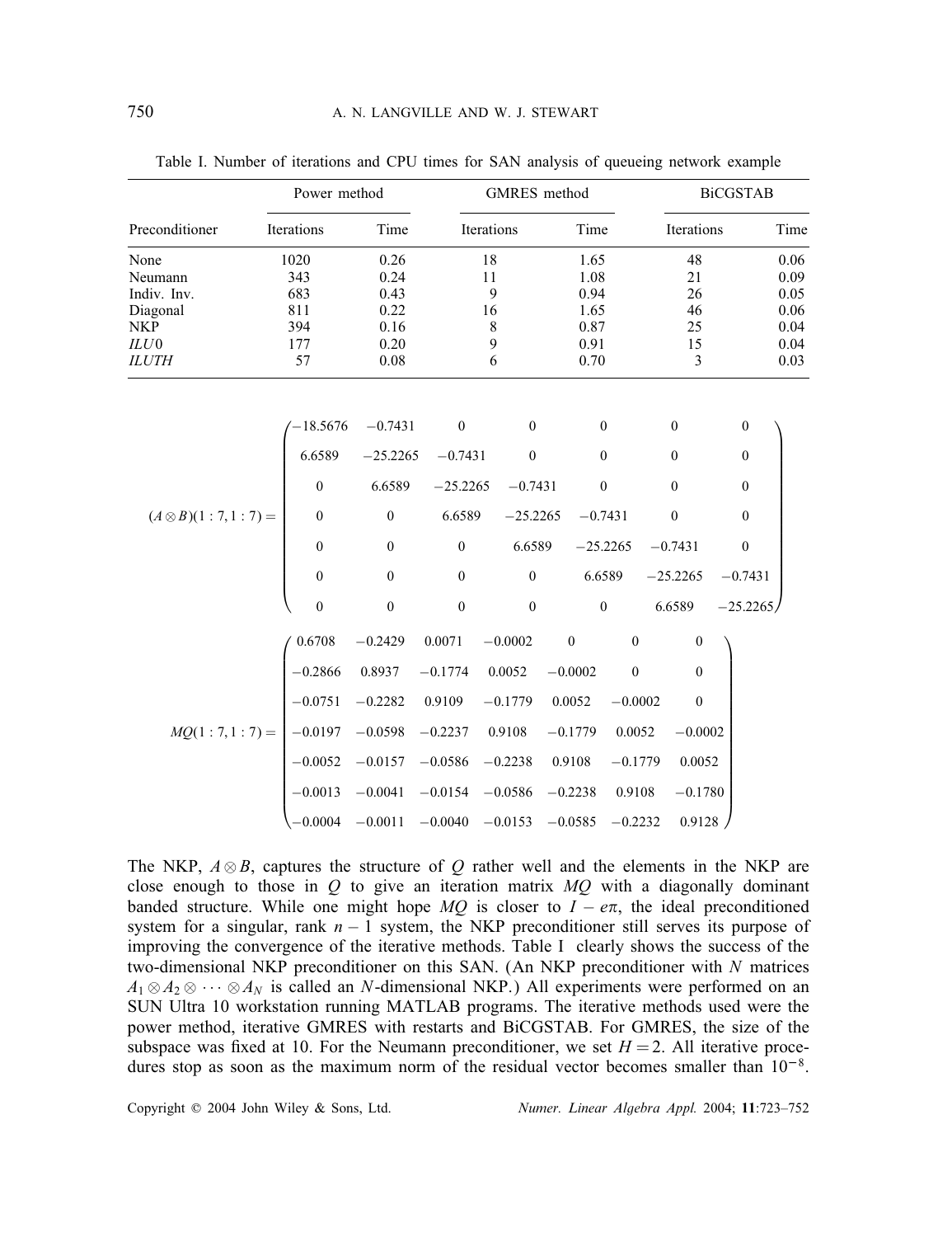The NKP preconditioner beats the other SAN preconditioners: the Neumann, the individual inverse and the diagonal preconditioners. The NKP preconditioner wins in terms of time and, with the exception of the Neumann preconditioner, it always converges in fewer iterations. The Neumann preconditioner is known to provide a theoretically good approximation to  $O^*$ ; however, it is also known to require a great deal of computation time. In contrast, the NKP preconditioner is relatively cheap to compute, as is quantified in a subsequent paper [23], and often reduces the number of iterations drastically. Note that the NKP preconditioner does quite well in comparison to the  $ILU$  preconditioners, which are generally known to be the best preconditioners for Markov chains. However, the problem with using ILU preconditioners for SANs is that the approximate  $L, U$  factors are hard to obtain due to the structure of SANs. (Here, for comparison purposes, we simply expanded the SAN descriptor into its twodimensional matrix form and found its approximate  $L, U$  factors. This was possible due to the small order of  $Q$ .) The NKP preconditioner has no such structural problems; it incorporates the SAN structure naturally, making it, as is further demonstrated in a subsequent paper, the leader in SAN preconditioning.

## 6. CONCLUSION

We have discussed the method for finding the approximate NKP for any matrix of the form  $Q = \sum_{j=1}^{T} \otimes_{i=1}^{N} Q_j^{(i)}$ . We used this approximate NKP as the basis for a preconditioner. Testing on small artificial examples, we found several instances where the NKP preconditioner worked well. While extensive testing on larger matrices, arising most especially from Markov chains and SANs remains to be done, we have provided the essential theoretical framework for such practical exploration. Future research might reveal why the NKP works well on some matrices and not others. Are there specific properties of the input matrices,  $Q_j^{(i)}$ 's, which will determine *a priori* the success of the NKP as a preconditioner? Is there a practical limit on N, the number of small matrices in the Kronecker product, for which the approximation of the NKP becomes too gross? How does the singularity of the infinitesimal generator matrix  $Q$  of a Markov chain affect the formation of the NKP? And finally, it would be interesting to compare by means of a small three-dimensional tensor the approximate NKP induced by truncating the HOSVD with the exact NKP derived from de Lathauwer's best rank-1 algorithm.

## REFERENCES

- 1. Plateau B. On the stochastic structure of parallelism and synchronization models for distributed algorithms. *Performance Evaluation Review* 1985; 13:142 –154.
- 2. Plateau B, Atif K. Stochastic automata network for modelling parallel systems. *IEEE Transactions on Software Engineering* 1991; **17**(10):1093-1108.
- 3. Plateau B, Fourneau JM. A methodology for solving Markov models of parallel systems. *Journal of Parallel and Distributed Computing* 1991; 12:370 – 387.
- 4. Stewart WJ. *Introduction to the Numerical Solution of Markov Chains*. Princeton University Press: Princeton, 1994.
- 5. Atif K. Modelisation du parallelisme et de la synchronisation. *Ph.D. Thesis*, l'Institut National Polytechnique de Grenoble, Grenoble, France, 1988.
- 6. Buchholz P. Equivalence relations for stochastic automata networks. In *Computations with Markov Chains*, Stewart WJ (ed.). Kluwer Academic: Boston, 1995, 197-215.
- 7. Philippe B, Saad Y, Stewart WJ. Numerical methods in Markov chain modeling. *Operations Research* 1992; 40(6):1156 –1179.
- 8. Stewart WJ, Wu W. Numerical experiments with iteration and aggregation for Markov chains. *ORSA Journal on Computing* 1992; 4(3):336 – 350.